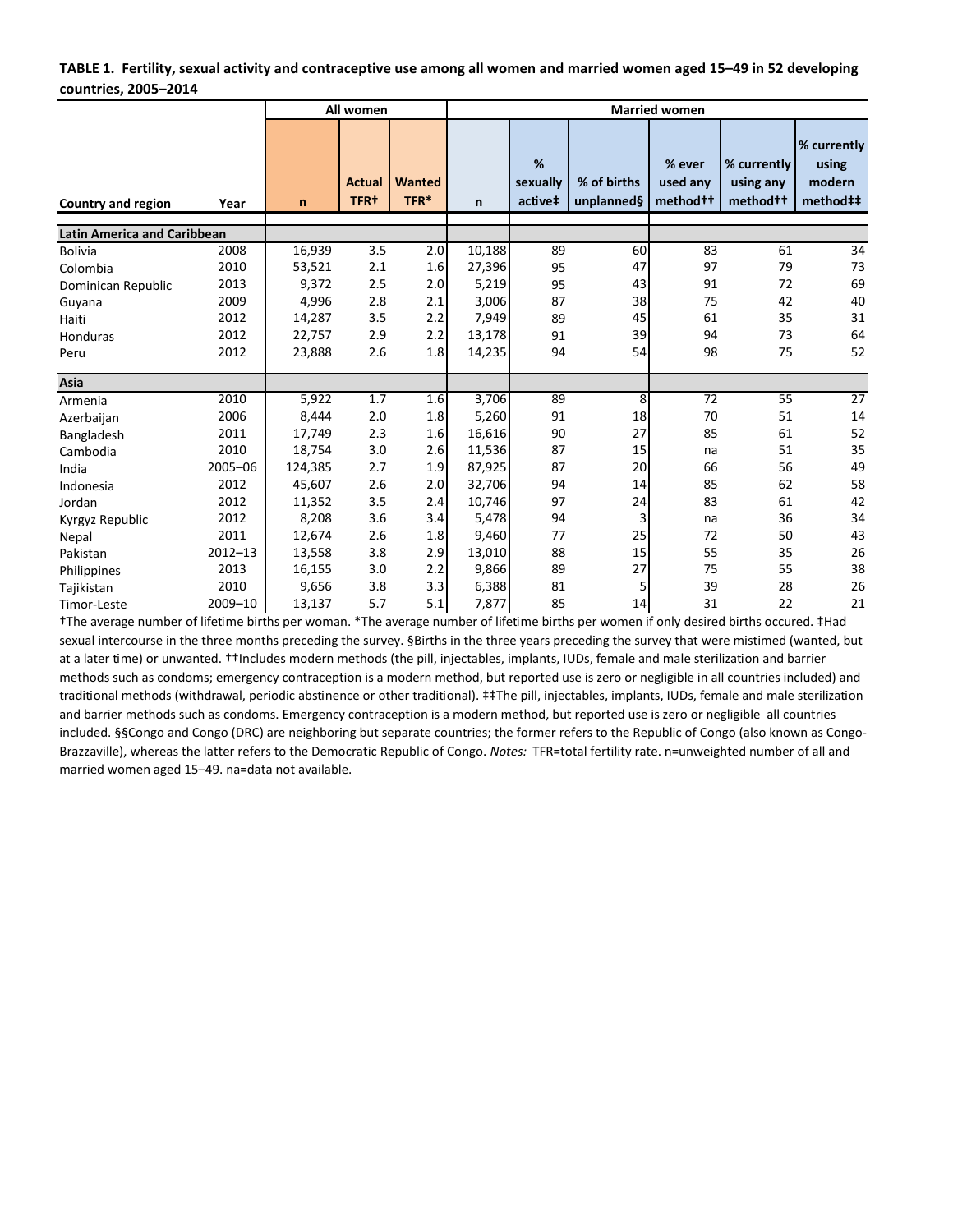### **TABLE 1. Fertility, sexual activity and contraceptive use among all women and married women aged 15–49 in 52 developing countries, 2005–2014**

|                     |             |        | All women                    |                       |        |                          |                           | <b>Married women</b>                       |                                                  |                                            |
|---------------------|-------------|--------|------------------------------|-----------------------|--------|--------------------------|---------------------------|--------------------------------------------|--------------------------------------------------|--------------------------------------------|
| Country and region  | Year        | n      | <b>Actual</b><br><b>TFR+</b> | <b>Wanted</b><br>TFR* | n      | %<br>sexually<br>active‡ | % of births<br>unplanned§ | % ever<br>used any<br>method <sup>++</sup> | % currently<br>using any<br>method <sup>++</sup> | % currently<br>using<br>modern<br>method## |
| <b>Africa</b>       |             |        |                              |                       |        |                          |                           |                                            |                                                  |                                            |
| Benin               | 2012        | 16,599 | 4.9                          | 4.0                   | 11,880 | 65                       | 19                        | 27                                         | 13                                               | $\overline{8}$                             |
| <b>Burkina Faso</b> | 2010        | 17,087 | 6.0                          | 5.2                   | 13,392 | 71                       | 7                         | 26                                         | 16                                               | 15                                         |
| Burundi             | 2010        | 9,389  | 6.4                          | 4.2                   | 5,261  | 97                       | 28                        | 32                                         | 22                                               | 18                                         |
| Cameroon            | 2011        | 15,426 | 5.1                          | 4.1                   | 9,805  | 84                       | 21                        | 45                                         | 23                                               | 14                                         |
| Comoros             | 2012        | 5,329  | 4.3                          | 3.2                   | 3,291  | 88                       | 32                        | 31                                         | 19                                               | 14                                         |
| Congo§§             | $2011 - 12$ | 10,819 | 5.1                          | 4.5                   | 6,750  | 91                       | 27                        | 70                                         | 45                                               | 20                                         |
| Congo (DRC)§§       | $2013 - 14$ | 18,827 | 6.6                          | 5.7                   | 12,448 | 86                       | 25                        | 37                                         | 20                                               | 8                                          |
| Cote d'Ivoire       | $2011 - 12$ | 10,060 | 5.0                          | 4.1                   | 6,453  | 81                       | 20                        | 37                                         | 18                                               | 12                                         |
| Egypt               | 2014        | 21,762 | 6.5                          | 2.8                   | 20,430 | na                       | 14                        | 82                                         | 59                                               | 57                                         |
| Ethiopia            | 2011        | 16,515 | 4.8                          | 3.0                   | 10,204 | 91                       | 27                        | 46                                         | 29                                               | 27                                         |
| Gabon               | 2012        | 8,422  | 4.1                          | 3.2                   | 4,749  | 85                       | 36                        | 54                                         | 31                                               | 19                                         |
| Ghana               | 2008        | 4,916  | 4.0                          | 3.5                   | 2,950  | 74                       | 35                        | 60                                         | 24                                               | 17                                         |
| Guinea              | 2012        | 9,142  | 5.1                          | 4.0                   | 6,779  | 62                       | 13                        | 13                                         | 6                                                | 5                                          |
| Kenya               | 2008        | 8,444  | 4.6                          | 3.2                   | 5,041  | 89                       | 39                        | 73                                         | 45                                               | 39                                         |
| Lesotho             | 2009        | 7,624  | 3.3                          | 2.4                   | 4,129  | 80                       | 47                        | 70                                         | 47                                               | 46                                         |
| Liberia             | 2013        | 9,239  | 4.7                          | 4.0                   | 5,875  | 82                       | 26                        | 38                                         | 20                                               | 19                                         |
| Madagascar          | 2008-09     | 17,375 | 4.8                          | 4.2                   | 11,903 | 91                       | 11                        | 60                                         | 40                                               | 29                                         |
| Malawi              | 2010        | 23,020 | 5.7                          | 4.5                   | 15,445 | 85                       | 42                        | 79                                         | 46                                               | 42                                         |
| Mali                | $2012 - 13$ | 10,424 | 6.1                          | 5.0                   | 8,737  | 79                       | 12                        | 21                                         | 10                                               | 10                                         |
| Mozambique          | 2011        | 13,745 | 5.9                          | 5.1                   | 8,956  | 76                       | 12                        | na                                         | 12                                               | 11                                         |
| Namibia             | 2013        | 9,176  | 3.6                          | 2.9                   | 3,366  | 91                       | 42                        | 83                                         | 56                                               | 55                                         |
| Niger               | 2012        | 11,160 | 7.6                          | 6.8                   | 9,509  | 84                       | 8                         | 30                                         | 14                                               | 12                                         |
| Nigeria             | 2013        | 38,948 | 5.5                          | 4.8                   | 27,274 | 90                       | $\overline{7}$            | 24                                         | 15                                               | 10                                         |
| Rwanda              | 2010        | 13,671 | 4.6                          | 3.1                   | 6,834  | 95                       | 34                        | 66                                         | 52                                               | 45                                         |
| Sao Tome & Principe | 2008-09     | 2,615  | 4.9                          | 3.3                   | 1,754  | 94                       | 49                        | 76                                         | 38                                               | 34                                         |
| Senegal             | 2010-11     | 15,688 | 5.0                          | 3.2                   | 10,804 | 76                       | 22                        | 29                                         | 13                                               | 12                                         |
| Sierra Leone        | 2013        | 16,658 | 4.9                          | 4.2                   | 10,754 | 71                       | 24                        | 29                                         | 17                                               | 16                                         |
| Swaziland           | 2006-07     | 4,987  | 3.9                          | 2.1                   | 2,069  | 89                       | 54                        | 89                                         | 51                                               | 48                                         |
| Tanzania            | 2010        | 10,139 | 5.4                          | 4.7                   | 6,310  | 89                       | 23                        | na                                         | 34                                               | 27                                         |
| Uganda              | 2011        | 8,674  | 6.2                          | 4.5                   | 5,352  | 87                       | 45                        | 56                                         | 30                                               | 26                                         |
| Zambia              | $2013 - 14$ | 16,411 | 5.3                          | 4.5                   | 9,649  | 94                       | 37                        | 73                                         | 49                                               | 44                                         |
| Zimbabwe            | 2010-11     | 9,171  | 4.1                          | 3.4                   | 5,578  | 89                       | 28                        | na                                         | 59                                               | 57                                         |

†The average number of lifetime births per woman. \*The average number of lifetime births per women if only desired births occured. ‡Had sexual intercourse in the three months preceding the survey. §Births in the three years preceding the survey that were mistimed (wanted, but at a later time) or unwanted. ††Includes modern methods (the pill, injectables, implants, IUDs, female and male sterilization and barrier methods such as condoms; emergency contraception is a modern method, but reported use is zero or negligible in all countries included) and traditional methods (withdrawal, periodic abstinence or other traditional). ‡‡The pill, injectables, implants, IUDs, female and male sterilization and barrier methods such as condoms. Emergency contraception is a modern method, but reported use is zero or negligible all countries included. §§Congo and Congo (DRC) are neighboring but separate countries; the former refers to the Republic of Congo (also known as Congo-Brazzaville), whereas the latter refers to the Democratic Republic of Congo. *Notes:* TFR=total fertility rate. n=unweighted number of all and married women aged 15–49. na=data not available.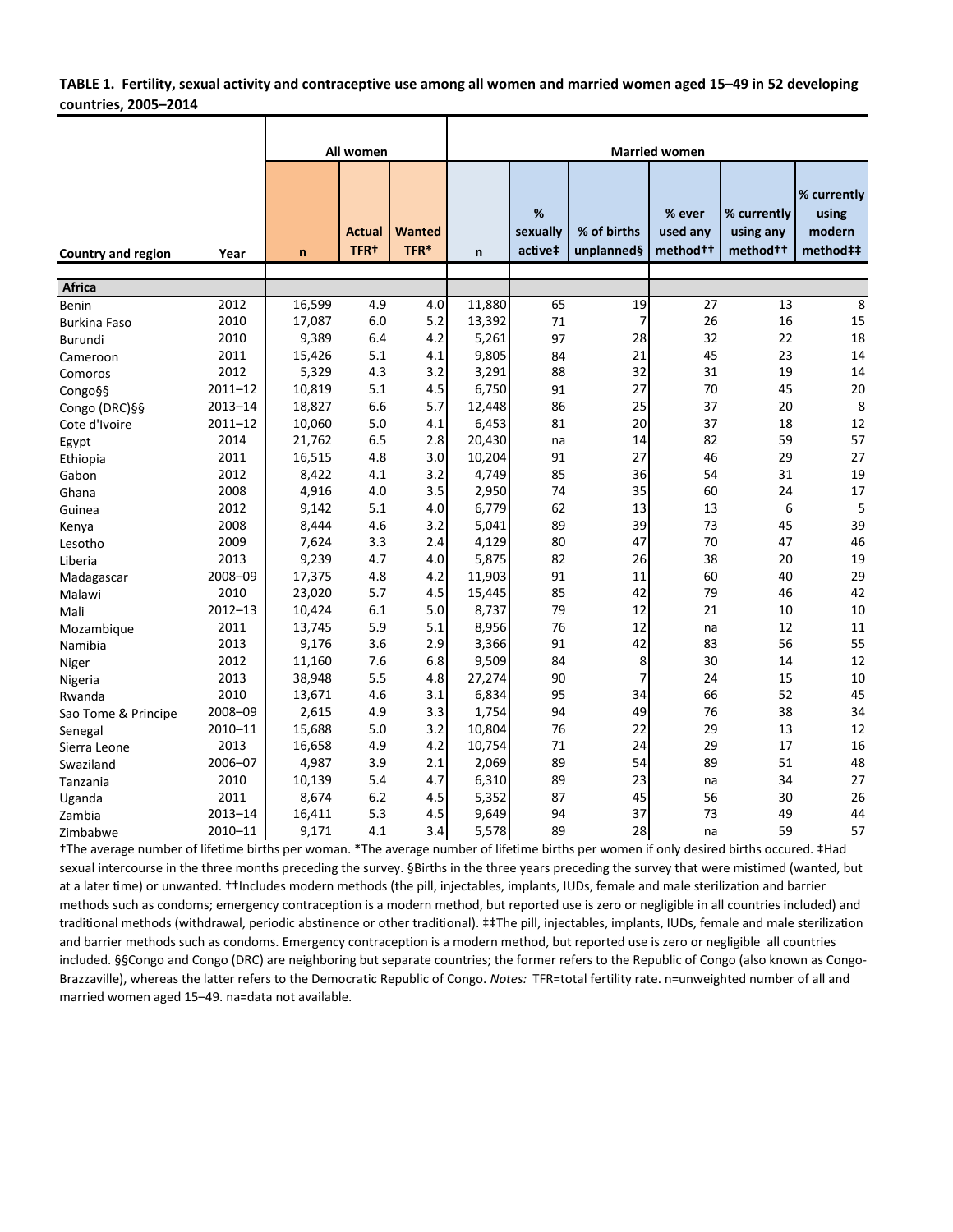| TABLE 2. Numbers and percentages of women aged 15–49 with unmet need for contraception, according to marital status and |
|-------------------------------------------------------------------------------------------------------------------------|
| sexual activity, in 52 developing countries, 2005-2014                                                                  |

|                                    |                          |    |              | Sexually active‡ married |                         |     | Sexually active‡ never- |               |  |
|------------------------------------|--------------------------|----|--------------|--------------------------|-------------------------|-----|-------------------------|---------------|--|
|                                    | <b>All married women</b> |    |              | women                    | All never-married women |     |                         | married women |  |
|                                    | $\mathsf{n}$             | %  | $\mathsf{n}$ | %                        | $\mathsf{n}$            | %   | $\mathsf{n}$            | %             |  |
|                                    |                          |    |              |                          |                         |     |                         |               |  |
| <b>Latin America and Caribbean</b> |                          |    |              |                          |                         |     |                         |               |  |
| <b>Bolivia</b>                     | 10,188                   | 20 | 9,173        | 16                       | 5,391                   |     | 907                     | 34            |  |
| Colombia                           | 27,396                   | 8  | 25,759       |                          | 18,430                  | 10  | 5,667                   | 23            |  |
| Dominican Republic                 | 5,219                    | 11 | 4,966        | 10                       | 2,128                   | 9   | 534                     | 33            |  |
| Guyana                             | 3,006                    | 28 | 2,588        | 26                       | 1,512                   | 10  | 390                     | 30            |  |
| Haiti                              | 7,949                    | 35 | 7,051        | 34                       | 5,246                   | 18  | 1,482                   | 59            |  |
| Honduras                           | 13,178                   | 11 | 11,942       | 8                        | 6,355                   | 6   | 776                     | 34            |  |
| Peru                               | 14,235                   | 9  | 13,400       |                          | 7,308                   | 6   | 1,544                   | 23            |  |
| Asia                               |                          |    |              |                          |                         |     |                         |               |  |
| Armenia                            | 3,706                    | 13 | 3,279        | 10                       | na                      | na  | na                      | na            |  |
| Azerbaijan                         | 5,260                    | 15 | 4,828        | 14                       | na                      | na  | na                      | na            |  |
| Bangladesh                         | 16,616                   | 13 | 14,952       | 9                        | na                      | na  | na                      | na            |  |
| Cambodia                           | 11,536                   | 17 | 10,659       | 16                       | na                      | na  | na                      | na            |  |
| India                              | 87,925                   | 14 | 77,495       | 12                       | na                      | na  | na                      | na            |  |
| Indonesia                          | 32,706                   | 11 | 30,603       | 10                       | na                      | nal | na                      | na            |  |
| Jordan                             | 10,746                   | 12 | 10,366       | 10                       | na                      | na  | na                      | na            |  |
| Kyrgyz Republic                    | 5,478                    | 18 | 5,159        | 16                       | na                      | na  | na                      | na            |  |
| Nepal                              | 9,460                    | 28 | 7,345        | 19                       | na                      | na  | na                      | na            |  |
| Pakistan                           | 13,010                   | 20 | 11,571       | 19                       | na                      | na  | na                      | na            |  |
| Philippines                        | 9,866                    | 17 | 8,768        | 15                       | 5,512                   |     | 277                     | 41            |  |
| Tajikistan                         | 6,388                    | 23 | 5,179        | 21                       | na                      | na  | na                      | na            |  |
| Timor-Leste                        | 7,877                    | 31 | 6,699        | 34                       | na                      | na  | na                      | na            |  |

†Woman is married or is unmarried and sexually active, is fecund and does not want to have a child (or another child) in the next two years or at all, but is not using any method of contraception (modern or traditional).‡Had sexual intercourse in the three months preceding the survey. *Notes:* n=unweighted number of women; na=data not available. The percentages of never-married women with unmet need are shown for Burundi, Guinea, Mali, Sao Tome & Principe and Senegal, but the sample sizes are too small to show reasons for nonuse in Table 11.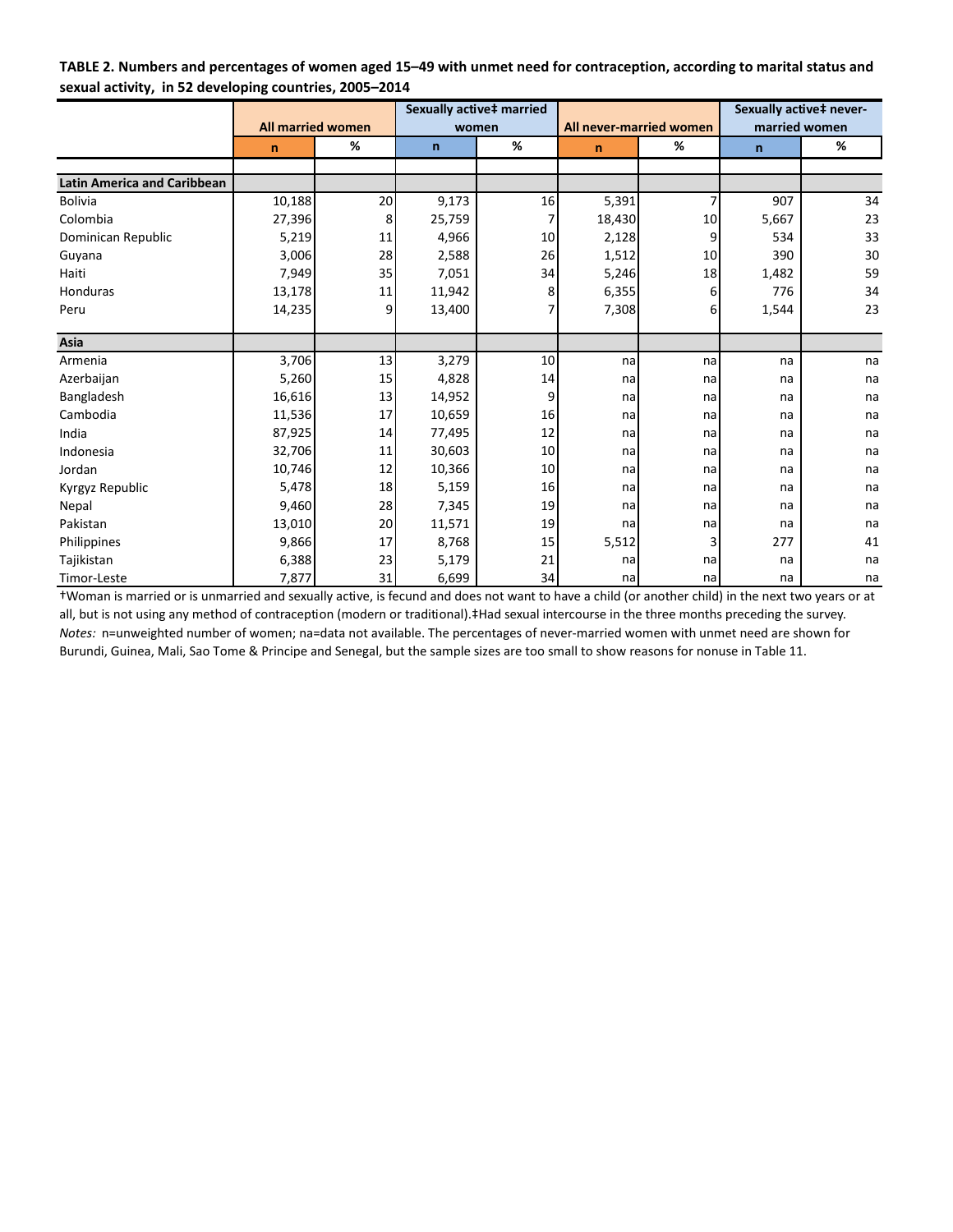| TABLE 2. Numbers and percentages of women aged 15–49 with unmet need for contraception, according to marital status and |  |
|-------------------------------------------------------------------------------------------------------------------------|--|
| sexual activity, in 52 developing countries, 2005-2014                                                                  |  |

|                     |              |                          |              | Sexually active‡ married |                         |          | Sexually active‡ never- |               |  |
|---------------------|--------------|--------------------------|--------------|--------------------------|-------------------------|----------|-------------------------|---------------|--|
|                     |              | <b>All married women</b> |              | women                    | All never-married women |          |                         | married women |  |
|                     | $\mathsf{n}$ | %                        | $\mathsf{n}$ | %                        | $\mathbf n$             | %        | $\mathbf n$             | %             |  |
|                     |              |                          |              |                          |                         |          |                         |               |  |
| <b>Africa</b>       |              |                          |              |                          |                         |          |                         |               |  |
| Benin               | 11,880       | 33                       | 7,682        | 32                       | 3,992                   | 18       | 1,273                   | 50            |  |
| <b>Burkina Faso</b> | 13,392       | 25                       | 9,394        | 25                       | 2,991                   | 9        | 633                     | 39            |  |
| Burundi             | 5,261        | 32                       | 5,100        | 32                       | na                      | na       | na                      | na            |  |
| Cameroon            | 9,805        | 24                       | 8,202        | 21                       | 4,307                   | 11       | 1,502                   | 27            |  |
| Comoros             | 3,291        | 32                       | 2,897        | 31                       | na                      | na       | na                      | na            |  |
| Congo               | 6,750        | 18                       | 5,925        | 17                       | 2,804                   | 11       | 1,269                   | 17            |  |
| Congo (DRC)         | 12,448       | 28                       | 10,669       | 27                       | 4,899                   | 16       | 1,420                   | 46            |  |
| Cote d'Ivoire       | 6,453        | 27                       | 5,190        | 26                       | 3,038                   | 27       | 1,466                   | 48            |  |
| Egypt               | 20,430       | 13                       | na           | na                       | na                      | na       | na                      | na            |  |
| Ethiopia            | 10,204       | 26                       | 8,862        | 26                       | na                      | na       | na                      | na            |  |
| Gabon               | 4,749        | 26                       | 3,906        | 23                       | 3,047                   | 20       | 1,402                   | 32            |  |
| Ghana               | 2,950        | 36                       | 2,110        | 31                       | 1,593                   | 14       | 405                     | 48            |  |
| Guinea              | 6,779        | 24                       | 4,196        | 17                       | na                      | na       | na                      | na            |  |
| Kenya               | 5,041        | 26                       | 4,443        | 24                       | 2,634                   | 13       | 458                     | 51            |  |
| Lesotho             | 4,129        | 23                       | 3,260        | 19                       | 2,618                   | 13       | 596                     | 41            |  |
| Liberia             | 5,875        | 31                       | 4,701        | 29                       | 2,867                   | 34       | 1,368                   | 52            |  |
| Madagascar          | 11,903       | 19                       | 10,862       | 18                       | 3,153                   | 11       | 741                     | 44            |  |
| Malawi              | 15,445       | 26                       | 13,033       | 23                       | 4,538                   | 8        | 520                     | 55            |  |
| Mali                | 8,737        | 26                       | 6,873        | 26                       | na                      | na       | na                      | na            |  |
| Mozambique          | 8,956        | 28                       | 6,790        | 29                       | 2,514                   | 21       | 1,239                   | 47            |  |
| Namibia             | 3,366        | 18                       | 3,003        | 16                       | 5,458                   | 12       | 2,294                   | 18            |  |
| Niger               | 9,509        | 16                       | 8,131        | 15                       | na                      | na       | na                      | na            |  |
| Nigeria             | 27,274       | 16                       | 24,164       | 15                       | 9,326                   | 8        | 2,573                   | 27            |  |
| Rwanda              | 6,834        | 21                       | 6,476        | 20                       | na                      | na       | na                      | na            |  |
| Sao Tome & Principe | 1,754        | 38                       | 1,649        | 36                       | 605                     | 11       | 144                     | 37            |  |
| Senegal             | 10,804       | 30                       | 7,938        | 29                       | na                      | na       | na                      | na            |  |
| Sierra Leone        | 10,754       | 25                       | 7,581        | 20                       | 4,730                   | 20       | 2,790                   | 33            |  |
| Swaziland           | 2,069        | 25                       | 1,841        | 23                       | 2,487                   | 16       | 965                     | 31            |  |
| Tanzania            | 6,310        | 25                       | 5,651        | 24                       | 2,540                   | 13       | 525                     | 40            |  |
| Uganda              | 5,352        | 34                       | 4,535        | 32                       | 2,118                   | 10       | 392                     | 43            |  |
| Zambia              | 9,649        | 21                       | 9,090        | 20                       | 4,572                   | 16       | 1,236                   | 55            |  |
| Zimbabwe            | 5,578        | 15                       | 4,923        | 13                       | 2,197                   | $6 \mid$ | 307                     | 37            |  |

†Woman is married or is unmarried and sexually active, is fecund and does not want to have a child (or another child) in the next two years or at all, but is not using any method of contraception (modern or traditional).‡Had sexual intercourse in the three months preceding the survey. *Notes:* n=unweighted number of women; na=data not available. The percentages of never-married women with unmet need are shown for Burundi, Guinea, Mali, Sao Tome & Principe and Senegal, but the sample sizes are too small to show reasons for nonuse in Table 11.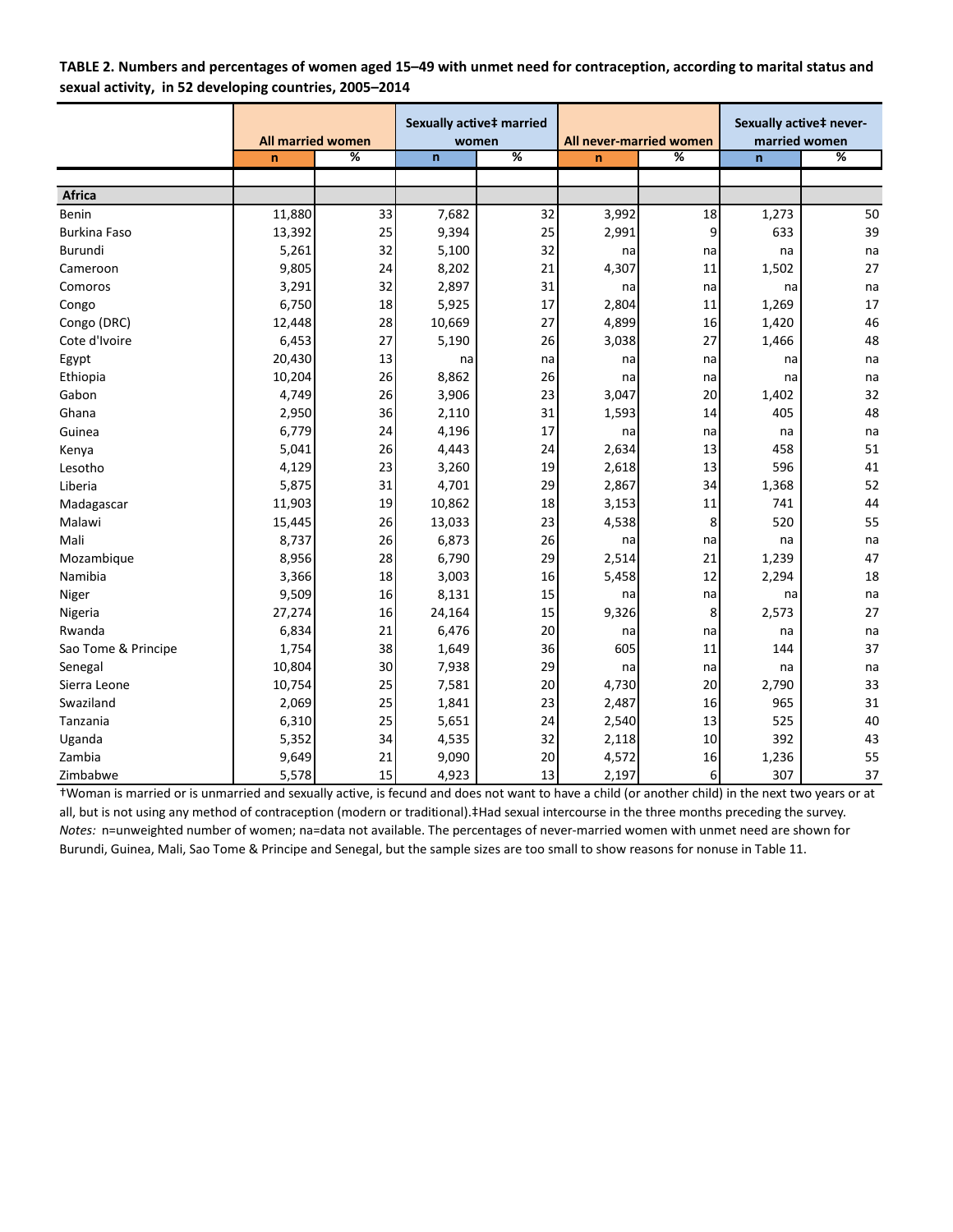|                                    |           |          |                 | Age-group |                |                |           |           |              | Residence    |           |          | <b>Wealth</b> <sup>+</sup> |             | <b>Education</b> |          |             |
|------------------------------------|-----------|----------|-----------------|-----------|----------------|----------------|-----------|-----------|--------------|--------------|-----------|----------|----------------------------|-------------|------------------|----------|-------------|
|                                    |           |          |                 |           |                |                |           |           |              |              |           |          | Non                        |             | $\leq$           | $\geq 7$ |             |
|                                    | $15 - 19$ |          | $20 - 24$ 25-29 | $30 - 34$ | $35 - 39$      | $40 - 44$      | $45 - 49$ | P value   | <b>Urban</b> | <b>Rural</b> | P value   | Poor     | poor                       | P value     | vears            | years    | P value     |
| <b>Latin America and Caribbean</b> |           |          |                 |           |                |                |           |           |              |              |           |          |                            |             |                  |          |             |
| <b>Bolivia</b>                     | 38        | 27       | 24              | 20        | 18             | 16             | 9         | $***$     | 16           | 27           | $***$     | 29       | 15                         | $***$       | 25               | 16       | $***$       |
| Colombia                           | 24        | 14       | 8               | 6         | 5              | 6              | 6         | $***$     | 8            | 9            | $***$     | 10       | $\overline{7}$             | $***$       | 9                | 8        | $***$       |
| Dominican Republic                 | 27        | 21       | 12              | 8         | 5              | 5              | 5         | $***$     | 11           | 10           |           | 12       | 10                         | *           | 8                | 12       | $***$       |
|                                    | 35        | 30       | 29              | 26        | 29             | 26             | 27        |           | 29           | 28           | ns<br>ns  | 33       | 25                         | $***$       | 31               | 28       |             |
| Guyana<br>Haiti                    | 57        | 41       | 35              | 32        | 36             | 35             | 24        | ns<br>*** | 34           | 36           |           | 38       | 34                         | $***$       | 37               | 33       | ns<br>***   |
| Honduras                           | 18        | 13       | 11              | 8         | 8              | 9              | 8         | $***$     | 10           | 12           | $***$     | 12       | 10                         | ***         | 11               | 10       |             |
| Peru                               | 19        | 14       | 11              | 9         | 8              | 8              | 5         | $***$     | 8            | 12           | $***$     | 12       | $\overline{7}$             | ***         | 10               | 9        | ns<br>$***$ |
|                                    |           |          |                 |           |                |                |           |           |              |              |           |          |                            |             |                  |          |             |
| Asia                               |           |          |                 |           |                |                |           |           |              |              |           |          |                            |             |                  |          |             |
| Armenia                            | 27        | 17       | 14              | 12        | 12             | 11             | 14        | $***$     | 12           | 16           | $***$     | 16       | 12                         | $***$       | 8                | 14       | ns          |
| Azerbaijan                         | 16        | 16       | 15              | 15        | 13             | 17             | 18        | ns        | 15           | 16           | ns        | 16       | 15                         | ns          | 24               | 15       | $***$       |
| Bangladesh                         | 17        | 15       | 15              | 14        | 11             | 10             | 8         | $***$     | 11           | 14           | ***       | 13       | 14                         | ns          | 13               | 15       | ***         |
| Cambodia                           | 16        | 17       | 16              | 15        | 16             | 19             | 18        | ns        | 12           | 18           | ***       | 20       | 15                         | $***$       | 18               | 14       | ***         |
| India                              | 27        | 22       | 16              | 12        | 9              | $\overline{7}$ | 4         | $***$     | 11           | 15           | ***       | 17       | 12                         | $***$       | 14               | 13       | ***         |
| Indonesia                          | 7         | 8        | 9               | 10        | 11             | 15             | 16        | $***$     | 12           | 11           | $***$     | 12       | 11                         | ns          | 12               | 11       | $***$       |
| Jordan                             | 12        | 11       | 14              | 11        | $\overline{7}$ | 13             | 15        | $***$     | 12           | 11           | ns        | 14       | 10                         | $***$       | 15               | 11       | $***$       |
| Kyrgyzstan                         | 10        | 23       | 20              | 19        | 18             | 16             | 11        | $***$     | 16           | 19           | $\ast$    | 17       | 19                         | ns          | 24               | 18       | ns          |
| Nepal                              | 42        | 38       | 31              | 26        | 21             | 16             | 13        | $***$     | 20           | 29           | ***       | 30       | 26                         | $***$       | 26               | 32       | $***$       |
| Pakistan                           | 15        | 21       | 22              | 21        | 21             | 20             | 14        | $***$     | 17           | 22           | $***$     | 24       | 18                         | $***$       | 21               | 17       | ***         |
| Philippines                        | 29        | 22       | 18              | 15        | 16             | 17             | 17        | $***$     | 17           | 18           | $\ast$    | 19       | 16                         | $***$       | 18               | 17       | ns          |
| Tajikistan                         | 13        | 28       | 28              | 26        | 20             | 18             | 12        | $***$     | 21           | 23           | *         | 24       | 22                         | ns          | 28               | 22       | $***$       |
| Timor-Leste                        | 27        | 35       | 33              | 32        | 34             | 32             | 21        | $***$     | 30           | 32           | ns        | 33       | 30                         | $***$       | 31               | 32       | ns          |
|                                    |           |          |                 |           |                |                |           |           |              |              |           |          |                            |             |                  |          |             |
| Africa                             |           |          |                 |           |                |                | 17        | $***$     |              |              |           |          | 33                         | $\ast$      |                  |          |             |
| Benin                              | 35        | 34       | 34              | 36        | 35             | 30             |           | $***$     | 33           | 32           | ns<br>*** | 31       |                            | *           | 33               | 32       | ns<br>***   |
| <b>Burkina Faso</b>                | 22        | 24       | 26              | 25        | 29             | 28             | 13        | $***$     | 22           | 25           | $***$     | 25       | 24                         | $***$       | 25               | 15       | $***$       |
| Burundi                            | 19        | 30       | 34              | 35        | 37             | 38             | 22        | $***$     | 26           | 33           | $\ast$    | 35       | 30                         | $***$       | 33               | 25       | $***$       |
| Cameroon                           | 26<br>47  | 25       | 23              | 25        | 24             | 23             | 15        | $***$     | 22<br>24     | 24<br>36     | $***$     | 25       | 22                         | $***$       | 25               | 20       | $***$       |
| Comoros                            | 35        | 43<br>23 | 31<br>19        | 35<br>19  | 32<br>13       | 20<br>14       | 16<br>9   | $***$     | 18           | 19           |           | 38<br>21 | 29<br>17                   | $***$       | 34<br>22         | 29<br>16 | ***         |
| Congo                              | 31        | 29       | 30              | 29        | 28             | 25             | 12        | $***$     | 28           | 27           | ns        | 28       | 28                         |             | 28               | 27       |             |
| Congo (DRC)<br>Cote d'Ivoire       | 27        | 33       | 32              | 25        | 26             | 26             | 13        | $***$     | 25           | 29           | ns<br>*** | 30       | 25                         | ns<br>$***$ | 28               | 19       | ns<br>***   |
|                                    | 9         | 11       | 12              | 13        | 13             | 13             | 16        | $***$     | 12           | 13           | $\ast$    | 15       | 11                         | ***         | 14               | 12       | ***         |
| Egypt<br>Ethiopia                  | 33        | 23       | 28              | 27        | 28             | 29             | 15        | $***$     | 16           | 29           | ***       | 30       | 24                         | ***         | 28               | 14       | ***         |
| Gabon                              | 41        | 30       | 26              | 28        | 24             | 23             | 16        | $***$     | 26           | 32           | $***$     | 31       | 24                         | $***$       | 29               | 25       | $***$       |
| Ghana                              | 62        | 42       | 40              | 34        | 35             | 31             | 21        | $***$     | 33           | 38           | $***$     | 40       | 33                         | ***         | 38               | 33       | $***$       |
| Guinea                             | 23        | 27       | 22              | 27        | 24             | 28             | 12        | $***$     | 26           | 23           |           | 21       | 25                         | ***         | 23               | 26       | ns          |
| Kenya                              | 30        | 30       | 27              | 23        | 25             | 24             | 20        | $***$     | 20           | 27           | ***       | 35       | 20                         | $***$       | 29               | 24       | $***$       |
| Lesotho                            | 30        | 28       | 23              | 21        | 23             | 21             | 14        | ***       | 15           | 27           | ***       | 33       | 18                         | $***$       | 27               | 22       | ***         |
| Liberia                            | 47        | 39       | 34              | 30        | 31             | 27             | 11        | **        | 29           | 33           | *         | 34       | 29                         | $* *$       | 31               | 31       | ns          |
| Madagascar                         | 27        | 18       | 17              | 16        | 19             | 22             | 18        | $***$     | 17           | 19           | ∗         | 22       | 17                         | $***$       | 20               | 16       | $***$       |
| Malawi                             | 25        | 27       | 26              | 28        | 28             | 26             | 18        | $***$     | 23           | 27           | $***$     | 29       | 25                         | $***$       | 28               | 23       | $***$       |
| Mali                               | 23        | 25       | 26              | 30        | 28             | 27             | 17        | $***$     | 24           | 27           | $\ast$    | 25       | 26                         | ns          | 26               | 22       |             |
| Mozambique                         | 23        | 23       | 26              | 26        | 33             | 40             | 39        | $***$     | 30           | 28           | ns        | 28       | 29                         | ns          | 28               | 29       | ns          |
| Namibia                            | 32        | 21       | 18              | 16        | 18             | 17             | 12        | $***$     | 14           | 23           | $***$     | 23       | 15                         | $***$       | 24               | 16       | $***$       |
| Niger                              | 13        | 18       | 16              | 16        | 14             | 19             | 14        | $***$     | 17           | 16           | ns        | 17       | 16                         | ns          | 16               | 15       | ns          |
| Nigeria                            | 13        | 17       | 17              | 17        | 18             | 17             | 12        | $***$     | 15           | 17           | ***       | 15       | 17                         | $***$       | 16               | 16       | ns          |
| Rwanda                             | 6         | 17       | 19              | 23        | 24             | 25             | 18        | $***$     | 18           | 21           | $***$     | 25       | 18                         | $***$       | 22               | 17       | $***$       |
| Sao Tome & Principe                | 48        | 41       | 40              | 32        | 37             | 41             | 26        | $***$     | 42           | 32           | ***       | 41       | 35                         | $***$       | 37               | 40       | ns          |
| Senegal                            | 31        | 30       | 32              | 32        | 32             | 28             | 19        | $***$     | 31           | 30           | ns        | 30       | 30                         | ns          | 30               | 28       | ns          |
| Sierra Leone                       | 31        | 26       | 25              | 23        | 28             | 24             | 17        | $***$     | 26           | 25           | ns        | 25       | 25                         | ns          | 25               | 27       | ns          |
| Swaziland                          | 25        | 29       | 24              | 20        | 25             | 30             | 18        | $***$     | 21           | 26           | $\ast$    | 30       | 22                         | $***$       | 30               | 22       | ***         |
| Tanzania                           | 16        | 25       | 24              | 22        | 28             | 30             | 32        | $***$     | 20           | 27           | $***$     | 29       | 23                         | $***$       | 28               | 23       | ***         |
| Uganda                             | 31        | 35       | 36              | 37        | 36             | 32             | 24        | $***$     | 23           | 37           | $***$     | 41       | 30                         | ***         | 38               | 28       | ***         |
| Zambia                             | 25        | 22       | 19              | 21        | 23             | 23             | 16        | $***$     | 17           | 24           | ***       | 25       | 18                         | $***$       | 24               | 19       | $***$       |
| Zimbabwe                           | 19        | 14       | 13              | 13        | 17             | 17             | 14        | $***$     | 13           | 15           | $\ast$    | 18       | 12                         | $***$       | 17               | 14       | $\ast$      |

\*Chi‐square p<.05, \*\*Chi‐square p<.01, \*\*\*Chi‐square p<.001. †Poor and nonpoor categories are the lowest two and highest three wealth quinƟles, respecƟvely, in the Demographic and Health Surveys. *Note:* ns=not significant.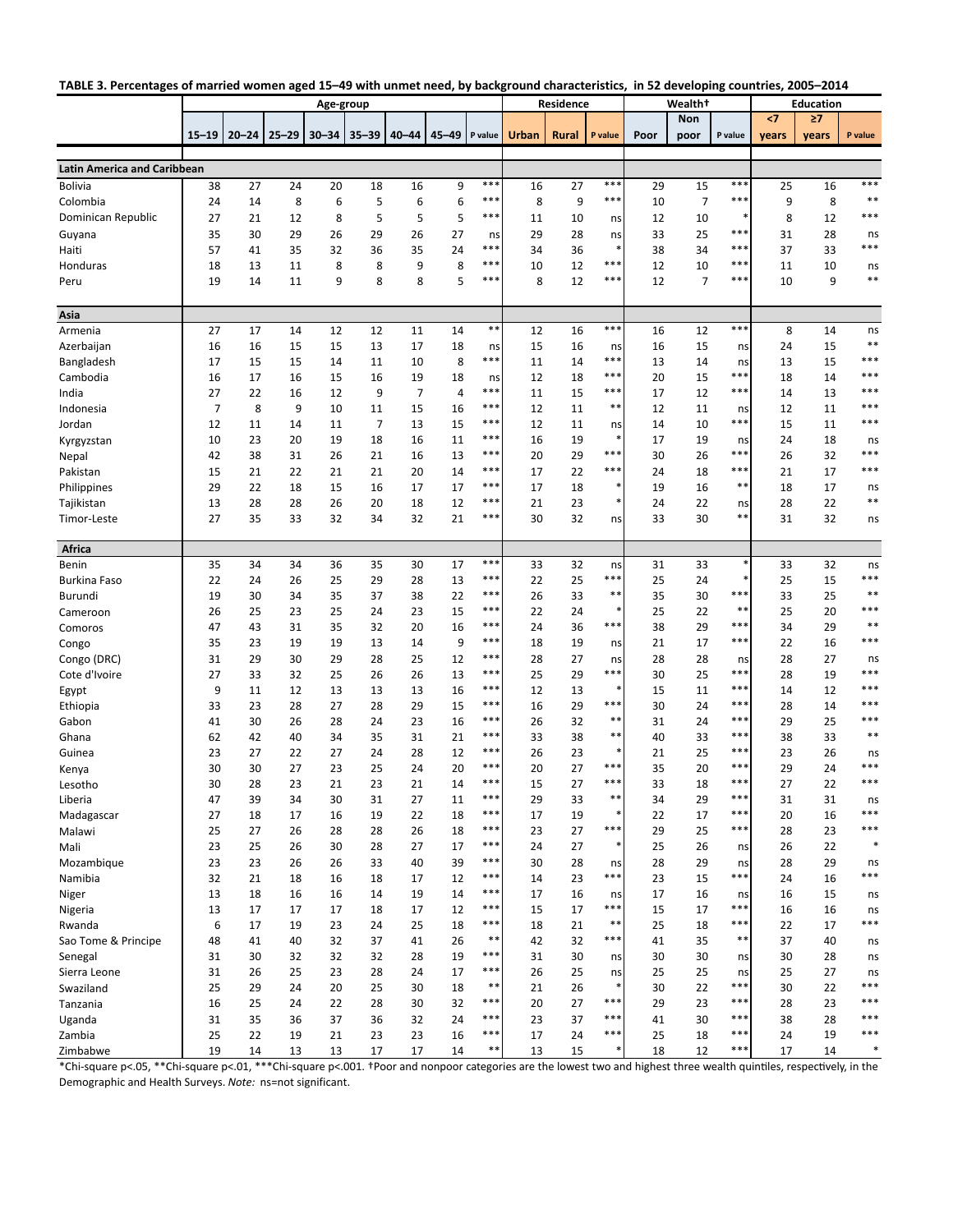| TABLE 4. Selected characteristics of never-married women aged 15-49, in 31 developing countries, 2006-2014 |  |  |  |  |
|------------------------------------------------------------------------------------------------------------|--|--|--|--|
|------------------------------------------------------------------------------------------------------------|--|--|--|--|

|                                    |        |                   | all never-married women              |                  |                                        |             | sexually active <sup>t</sup> never-married women |                                        |                                                        |                                       |  |  |
|------------------------------------|--------|-------------------|--------------------------------------|------------------|----------------------------------------|-------------|--------------------------------------------------|----------------------------------------|--------------------------------------------------------|---------------------------------------|--|--|
| Country and region                 | n      | % ever<br>had sex | %<br>sexually<br>active <sup>t</sup> | % had a<br>child | % of births<br>unplanned<br>$\ddagger$ | $\mathbf n$ | % ever<br>used any<br>method§                    | %<br>currently<br>using any<br>method§ | % currently<br>using<br>modern<br>method <sup>++</sup> | % sexually<br>active in past<br>month |  |  |
|                                    |        |                   |                                      |                  |                                        |             |                                                  |                                        |                                                        |                                       |  |  |
| <b>Latin America and Caribbean</b> |        |                   |                                      |                  |                                        |             |                                                  |                                        |                                                        |                                       |  |  |
| <b>Bolivia</b>                     | 5,391  | 36                | 16                                   | 14               | 72                                     | 907         | 83                                               | 60                                     | 35                                                     | 52                                    |  |  |
| Colombia                           | 18,430 | 52                | 34                                   | 15               | 71                                     | 5,818       | 98                                               | 71                                     | 65                                                     | 63                                    |  |  |
| Dominican Republic                 | 2,128  | 39                | 27                                   | $\overline{7}$   | 80                                     | 534         | 82                                               | 57                                     | 51                                                     | 57                                    |  |  |
| Guyana                             | 1,512  | 49                | 27                                   | 20               | 44                                     | 390         | 86                                               | 60                                     | 57                                                     | 61                                    |  |  |
| Haiti                              | 5,246  | 50                | 29                                   | 8                | 71                                     | 1,482       | 41                                               | 32                                     | 30                                                     | 54                                    |  |  |
| Honduras                           | 6,355  | 29                | 13                                   | 12               | 65                                     | 776         | 93                                               | 54                                     | 42                                                     | 59                                    |  |  |
| Peru                               | 7,308  | 43                | 22                                   | 13               | 75                                     | 1,544       | 97                                               | 69                                     | 51                                                     | 70                                    |  |  |
| Asia                               |        |                   |                                      |                  |                                        |             |                                                  |                                        |                                                        |                                       |  |  |
| Philippines                        | 5,512  | 14                | 5                                    | 5                | 51                                     | 277         | 49                                               | 43                                     | 23                                                     | $\overline{51}$                       |  |  |
| <b>Africa</b>                      |        |                   |                                      |                  |                                        |             |                                                  |                                        |                                                        |                                       |  |  |
| Benin                              | 3,831  | 53                | 33                                   | 10               | 62                                     | 1,273       | 50                                               | 34                                     | 25                                                     | 60                                    |  |  |
| <b>Burkina Faso</b>                | 3,119  | 29                | 19                                   | 6                | 57                                     | 633         | 57                                               | 53                                     | 52                                                     | 54                                    |  |  |
| Cameroon                           | 4,282  | 52                | 34                                   | 20               | 53                                     | 1,502       | 76                                               | 61                                     | 51                                                     | 56                                    |  |  |
| Congo                              | 2,464  | 70                | 50                                   | 24               | 48                                     | 1,269       | 81                                               | 74                                     | 46                                                     | 66                                    |  |  |
| Congo (DRC)                        | 4,545  | 53                | 31                                   | 17               | 69                                     | 1,420       | 54                                               | 45                                     | 22                                                     | 61                                    |  |  |
| Cote d'Ivoire                      | 2,949  | 73                | 50                                   | 30               | 52                                     | 1,466       | 51                                               | 38                                     | 29                                                     | 64                                    |  |  |
| Gabon                              | 2,765  | 76                | 54                                   | 37               | 53                                     | 1,402       | 67                                               | 56                                     | 46                                                     | 66                                    |  |  |
| Ghana                              | 1,546  | 51                | 27                                   | 12               | 77                                     | 405         | 73                                               | 43                                     | 29                                                     | 53                                    |  |  |
| Kenya                              | 2,540  | 46                | 18                                   | 22               | 70                                     | 458         | 68                                               | 38                                     | 33                                                     | 43                                    |  |  |
| Lesotho                            | 2,554  | 57                | 24                                   | 21               | 88                                     | 596         | 88                                               | 48                                     | 47                                                     | 39                                    |  |  |
| Liberia                            | 2,405  | 78                | 60                                   | 38               | 41                                     | 1,368       | 46                                               | 36                                     | 34                                                     | 70                                    |  |  |
| Madagascar                         | 3,208  | 36                | 21                                   | 11               | 34                                     | 741         | 50                                               | 36                                     | 18                                                     | 62                                    |  |  |
| Malawi                             | 4,526  | 31                | 12                                   | 8                | 83                                     | 520         | 63                                               | 34                                     | 33                                                     | 44                                    |  |  |
| Mozambique                         | 2,852  | 58                | 40                                   | 22               | 40                                     | 1,239       | na                                               | 33                                     | 32                                                     | 66                                    |  |  |
| Namibia                            | 5,333  | 76                | 45                                   | 51               | 68                                     | 2,313       | 88                                               | 75                                     | 74                                                     | 53                                    |  |  |
| Nigeria                            | 9,820  | 40                | 24                                   | $\overline{7}$   | 72                                     | 2,573       | 73                                               | 65                                     | 54                                                     | 59                                    |  |  |
| Rwanda                             | 5,362  | 22                | 5                                    | 11               | 79                                     | 284         | 36                                               | 30                                     | 30                                                     | 50                                    |  |  |
| Sierra Leone                       | 4,911  | 69                | 56                                   | 26               | 60                                     | 2,790       | 64                                               | 56                                     | 54                                                     | 67                                    |  |  |
| Swaziland                          | 2,486  | 65                | 38                                   | 46               | 79                                     | 965         | 89                                               | 62                                     | 61                                                     | 51                                    |  |  |
| Tanzania                           | 2,718  | 45                | 26                                   | 17               | 58                                     | 525         | na                                               | 46                                     | 39                                                     | 52                                    |  |  |
| Uganda                             | 2,208  | 40                | 17                                   | 12               | 79                                     | 392         | 62                                               | 40                                     | 33                                                     | 45                                    |  |  |
| Zambia                             | 4,753  | 52                | 25                                   | 23               | 74                                     | 1,236       | 40                                               | 30                                     | 29                                                     | 49                                    |  |  |
| Zimbabwe                           | 2,332  | 25                | 11                                   | 12               | 67                                     | 307         | na                                               | 42                                     | 42                                                     | 44                                    |  |  |

†Had sexual intercourse in the three months preceding the survey. ‡Births in the three years preceding the survey that were misƟmed (wanted, but at a later time) or unwanted. §Includes modern methods (the pill, injectables, implants, IUDs, female and male sterilization and barrier methods such as condoms; emergency contraception is a modern method, but reported use is zero or negligible all countries included) and traditional methods (withdrawal, periodic abstinence or other traditional). ††The pill, injectables, implants, IUDs, female and male sterilization and barrier methods such as condoms. Emergency contraception is a modern method, but reported use is zero or negligible all countries included. *Note:* n=unweighted number of never-married women and never-married sexually active women. na=data not available.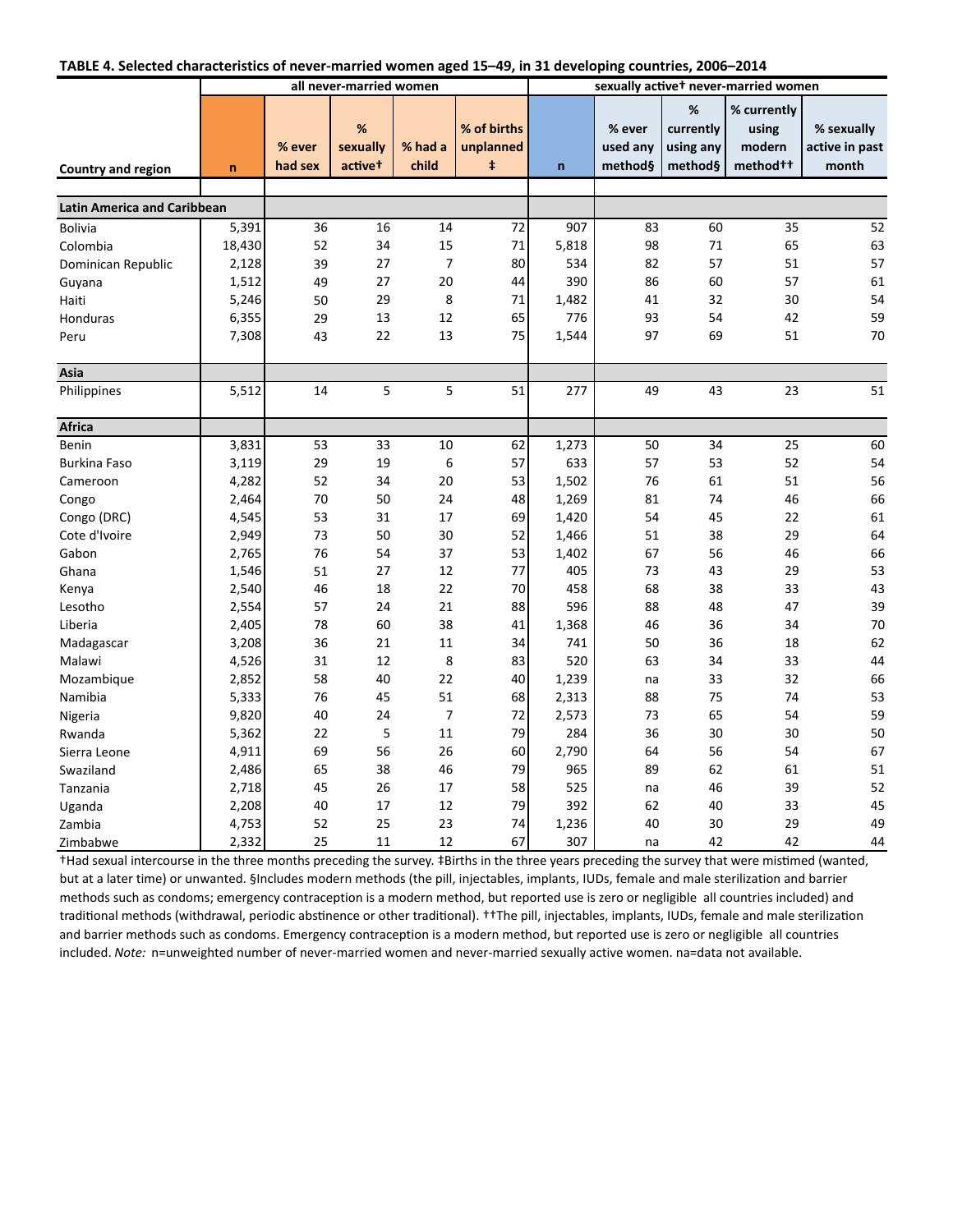### TABLE 5. Percentages of sexually active<sup>t</sup> never-married women with unmet need for contraception, by background characteristics, **in 36 developing countries, 2006–2014**

|                                    |           |           | Age-group |           |            |              | Residence |             |      | Wealth‡        |              | <b>Education</b> |          |              |
|------------------------------------|-----------|-----------|-----------|-----------|------------|--------------|-----------|-------------|------|----------------|--------------|------------------|----------|--------------|
|                                    |           |           |           |           |            |              |           |             |      |                |              |                  |          |              |
|                                    |           |           | $25 - 34$ | $\geq 35$ | P<br>value |              |           | P           |      |                | P            | $\leq 7$         | $\geq 7$ |              |
|                                    | $15 - 19$ | $20 - 24$ |           |           |            | <b>Urban</b> | Rural     | value       | Poor | <b>Nonpoor</b> | value        | years            | vears    | P value      |
|                                    |           |           |           |           |            |              |           |             |      |                |              |                  |          |              |
| <b>Latin America and Caribbean</b> |           |           |           |           | ***        |              |           | $\ast\ast$  |      |                | **           |                  |          | ***          |
| <b>Bolivia</b><br>Colombia         | 49        | 34        | 20        | 13        | ***        | 31           | 48        |             | 53   | 30             |              | 53               | 32       |              |
|                                    | 33        | 21        | 14        | 15        | ***        | 22           | 28        | ns          | 29   | 21             | ns           | 27               | 22       | ns<br>$\ast$ |
| Dominican Republic                 | 39        | 36        | 21        | 3         | ***        | 33           | 35        | ns          | 32   | 34             | ns           | 22               | 34       |              |
| Guyana                             | 40        | 32        | 21        | 24        |            | 24           | 37        | ns          | 37   | 29             | ns           | 26               | 31       | ns<br>***    |
| Haiti                              | 68        | 62        | 36        | 13        | ***<br>*** | 57           | 61        | ns          | 62   | 58             | ***          | 64               | 56       |              |
| Honduras                           | 45        | 34        | 23        | 13        |            | 34           | 35        | ns          | 32   | 35             | ns           | 29               | 35       | $***$        |
| Peru                               | 34        | 24        | 17        | 13        | ***        | 23           | 22        | *           | 24   | 23             | ns           | 31               | 22       | ns           |
| Asia                               |           |           |           |           |            |              |           |             |      |                |              |                  |          |              |
| Philippines                        |           |           |           |           | $***$      |              |           |             |      |                | $\ast$       |                  |          |              |
|                                    | 57        | 43        | 24        | 19        |            | 37           | 52        | ns          | 46   | 40             |              | 76               | 40       | ns           |
| Africa                             |           |           |           |           |            |              |           |             |      |                |              |                  |          |              |
| Benin                              | 56        | 51        | 36        | 24        | ***        | 48           | 54        | ns          | 52   | 50             | ns           | 51               | 49       | ns           |
| <b>Burkina Faso</b>                | 50        | 26        | 41        | 11        | ***        | 33           | 53        | *           | 66   | 36             | $\ast$       | 50               | 29       | ns           |
| Burundi                            | 61        | 45        | 69        | 0         | ***        | 54           | 58        | ***         | 53   | 58             | ns           | 57               | 54       | ns           |
| Cameroon                           | 36        | 21        | 19        | 29        | ***        | 23           | 37        | ***         | 44   | 24             | ***          | 40               | 23       | ***          |
| Congo                              | 20        | 10        | 17        | 20        |            | 14           | 23        | ***         | 22   | 15             | ***          | 25               | 14       | ***          |
| Congo (DRC)                        | 52        | 42        | 35        | 31        | ns<br>***  | 39           | 52        | ***         | 49   | 44             | ***          | 55               | 41       | $***$        |
| Cote d'Ivoire                      | 55        | 46        | 38        | 32        | ***        | 46           | 52        | ***         | 51   | 47             | ***          | 54               | 39       | ***          |
| Gabon                              | 33        | 30        | 34        | 18        | ***        | 31           | 41        | *           | 40   | 28             | ***          | 43               | 29       | ***          |
| Ghana                              | 52        | 55        | 33        | 6         | ***        | 46           | 51        |             | 52   | 47             |              | 55               | 46       |              |
| Guinea                             | 63        | 38        | 30        | 54        | *          | 38           | 61        | ns<br>***   | 63   | 44             | ns<br>ns     | 61               | 36       | ns<br>***    |
| Kenya                              | 74        | 39        | 40        | 42        | $***$      | 48           | 54        | $\ast$      | 60   | 48             | ns           | 71               | 46       | ***          |
| Lesotho                            | 60        | 36        | 24        | 45        | ***        | 34           | 49        |             | 54   | 39             |              | 43               | 41       |              |
| Liberia                            | 62        | 46        | 34        | 29        | ***        | 51           | 57        | ns<br>ns    | 59   | 51             | ns<br>ns     | 59               | 46       | ns           |
| Madagascar                         | 57        | 35        | 16        | 33        | $***$      | 41           | 46        | ns          | 52   | 41             | ***          | 44               | 44       | ns           |
| Malawi                             | 67        | 38        | 27        | 0         | $***$      | 37           | 65        | ns          | 68   | 51             | ns           | 68               | 47       | ns           |
| Mali                               | 66        | 56        | 54        | 51        | ***        | 59           | 64        | ns          | 66   | 61             | **           | 67               | 58       | ns<br>$***$  |
| Mozambique                         | 58        | 35        | 32        | 34        | *          | 40           | 60        | ns          | 66   | 44             | ns           | 57               | 42       | ***          |
| Namibia                            | 31        | 19        | 13        | 12        | ***        | 15           | 22        | ***         | 22   | 16             | $***$        | 25               | 16       | ***          |
| Nigeria                            | 41        | 23        | 20        | 20        | ***        | 21           | 36        | ***         | 51   | 25             | $\ast$       | 43               | 26       |              |
| Rwanda                             | 71        | 66        | 40        | 11        | ***        | 54           | 57        | $\ast$      | 58   | 55             | $\ast$       | 56               | 56       | ns<br>$\ast$ |
| Sao Tome & Principe                | 41        | 31        | 40        | 0         | ns         | 38           | 36        | ns          | 38   | 37             | ns           | 43               | 35       |              |
| Senegal                            | 77        | 65        | 58        | 27        | ***        | 61           | 68        |             | 62   | 63             | $\ast$       | 69               | 56       | ns           |
| Sierra Leone                       | 42        | 23        | 19        | 20        |            | 29           | 38        | ns<br>***   | 37   | 32             |              | 43               | 29       | ns<br>**     |
| Swaziland                          | 45        | 31        | 18        | 33        | ns<br>***  | 27           | 33        |             | 41   | 27             | ns<br>$***$  | 37               | 29       | ***          |
| Tanzania                           |           | 34        |           |           | ***        |              |           | ns          |      | 38             | $***$        | 54               | 36       | ***          |
| Uganda                             | 49        |           | 27        | 32        | ***        | 36           | 43<br>49  | ns<br>$***$ | 49   |                |              |                  | 39       | ***          |
| Zambia                             | 56        | 31        | 24        | 3         | $***$      | 36           |           | ***         | 60   | 41             | ns           | 52               |          |              |
|                                    | 68        | 48        | 33        | 24        | ***        | 49           | 62        |             | 55   | 55             | ns<br>$\ast$ | 63               | 54       | ns           |
| Zimbabwe                           | 59        | 33        | 19        | 53        |            | 31           | 44        | ns          | 49   | 34             |              | 35               | 37       | ns           |

\*Chi‐square p<.05, \*\*Chi‐square p<.01, \*\*\*Chi‐square p<.001. †Had sexual intercourse in the three months preceding the survey. ‡Poor and nonpoor categories are the lowest two and highest three wealth quintiles, respectively, in the Demographic and Health Surveys.*Note:* ns=not significant.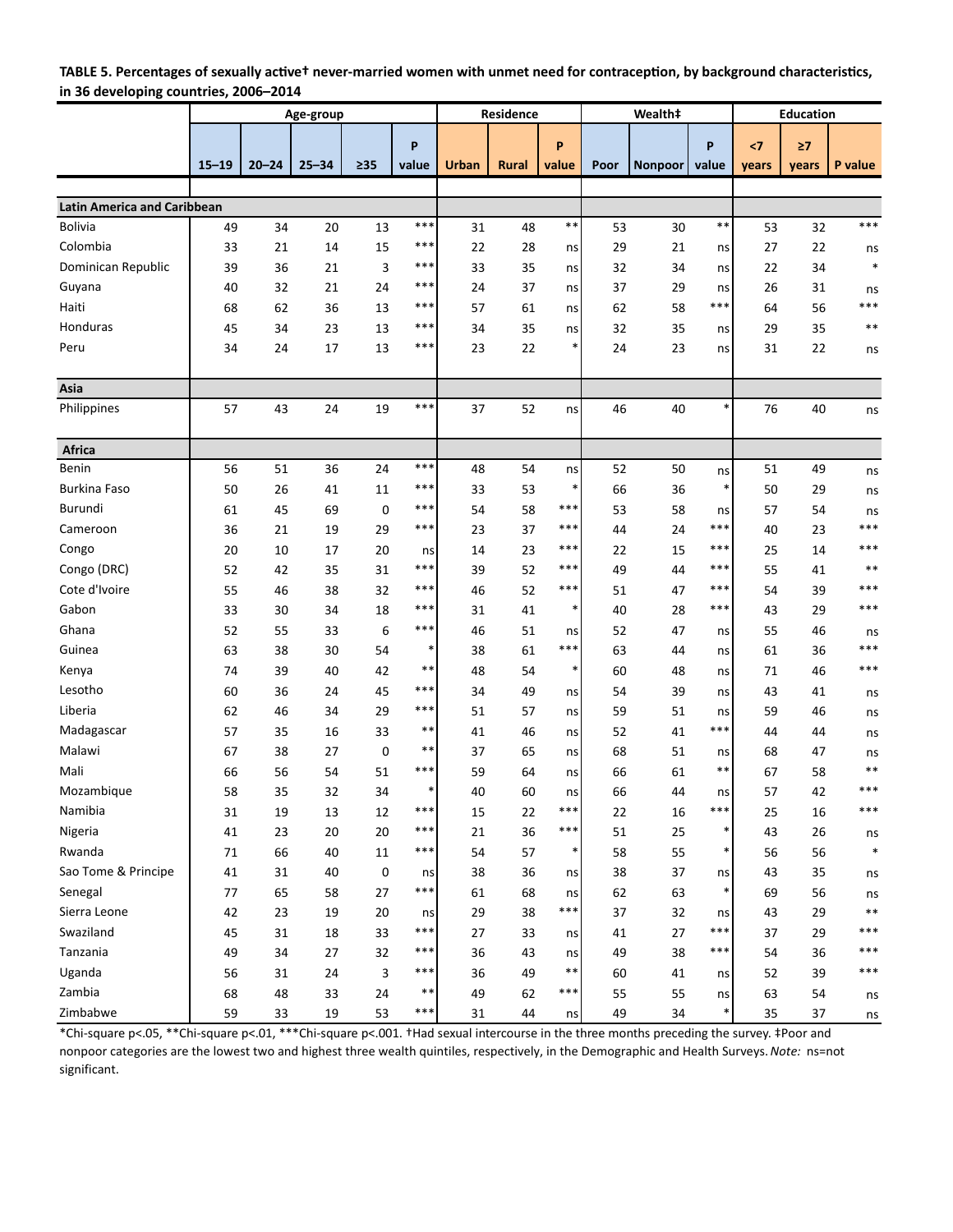**TABLE 6. Percentages of married women with unmet need citing specific reasons for not using contraception, in 52 developing countries, 2005–2014**

|                                    |             |       |                | Sexual activity and fecundity |                | Opposition     |                |                |  |
|------------------------------------|-------------|-------|----------------|-------------------------------|----------------|----------------|----------------|----------------|--|
|                                    |             |       |                |                               |                |                |                |                |  |
|                                    |             |       |                | Postpartum                    |                |                | Partner/       |                |  |
|                                    |             |       | Infrequent/    | amenorrhea/                   |                | <b>Woman</b>   | others         | Anyone         |  |
|                                    |             |       | no sex         | breastfeeding <sup>+</sup>    | Subfecund‡     | opposed        | opposed        | opposed        |  |
|                                    |             |       |                |                               |                |                |                |                |  |
| <b>Latin America and Caribbean</b> |             |       |                |                               |                |                |                |                |  |
| <b>Bolivia</b>                     | 2008        | 1,456 | 41             | 24                            | $\overline{2}$ | 7              | 7              | 13             |  |
| Colombia                           | 2010        | 1,741 | 27             | 9                             | 13             | 6              | 3              | 8              |  |
| Dominican Republic                 | 2013        | 349   | 21             | 8                             | 8              | 14             | 3              | 17             |  |
| Guyana                             | 2009        | 741   | 17             | 3                             |                | 8              | 6              | 13             |  |
| Haiti                              | 2012        | 2,271 | 16             | 19                            |                | 30             | 7              | 36             |  |
| Honduras                           | 2012        | 1,006 | 51             | 13                            | 6              | 8              | 7              | 14             |  |
| Peru                               | 2012        | 943   | 53             | 18                            | 3              | $\overline{2}$ | $\overline{2}$ | $\overline{4}$ |  |
|                                    |             |       |                |                               |                |                |                |                |  |
| Asia                               |             |       | 34             | 14                            | 8              | 20             | 10             | 26             |  |
| Armenia                            | 2010        | 372   | 44             | 6                             | 17             | 23             | 7              | 29             |  |
| Azerbaijan                         | 2006        | 702   | 30             | 4                             | 21             | 9              | 8              | 16             |  |
| Bangladesh                         | 2011        | 1,691 | 57             | 18                            | 2              | 6              | 3              | 8              |  |
| Cambodia                           | 2010        | 1,703 | 36             | 11                            | 4              | 14             | $\overline{2}$ | 16             |  |
| India                              | 2005-06     | 9,511 | 27             | 21                            | 2              | 22             | 14             | 32             |  |
| Indonesia                          | 2012        | 2,956 | 22             | 6                             |                | 3              | $\overline{2}$ | 5              |  |
| Jordan                             | 2012        | 821   | 30             | 9                             | 23             | $\overline{2}$ | 9              | 11             |  |
| Kyrgyz Republic                    | 2012        | 626   | 17             | 38                            | 6              | 22             | 15             | 32             |  |
| Nepal                              | 2011        | 2,198 | 73             | 9                             |                | $\overline{2}$ | 5              | $\overline{7}$ |  |
| Pakistan                           | $2012 - 13$ | 2,065 | 32             | 16                            | 10             | 41             | 14             | 49             |  |
| Philippines                        | 2013        | 1,443 | 37             | 9                             | 9              | 16             | 5              | 20             |  |
| Tajikistan                         | 2010        | 1,088 | 28             | 23                            | 9              | 36             | 13             | 45             |  |
| Timor-Leste                        | 2009-10     | 1,745 | $\overline{2}$ | 11                            | 1              | 61             | 27             | 68             |  |

†Has not resumed menstruation after a birth in past two years and/or is breastfeeding. ‡Includes self-reported subfecundity and infecundity. *Notes:* n=unweighted number of married women with unmet need who cited a reason for nonuse. Only women with unmet need who give a reason for nonuse are included; totals may add to more than 100% because women may give more than one reason for nonuse.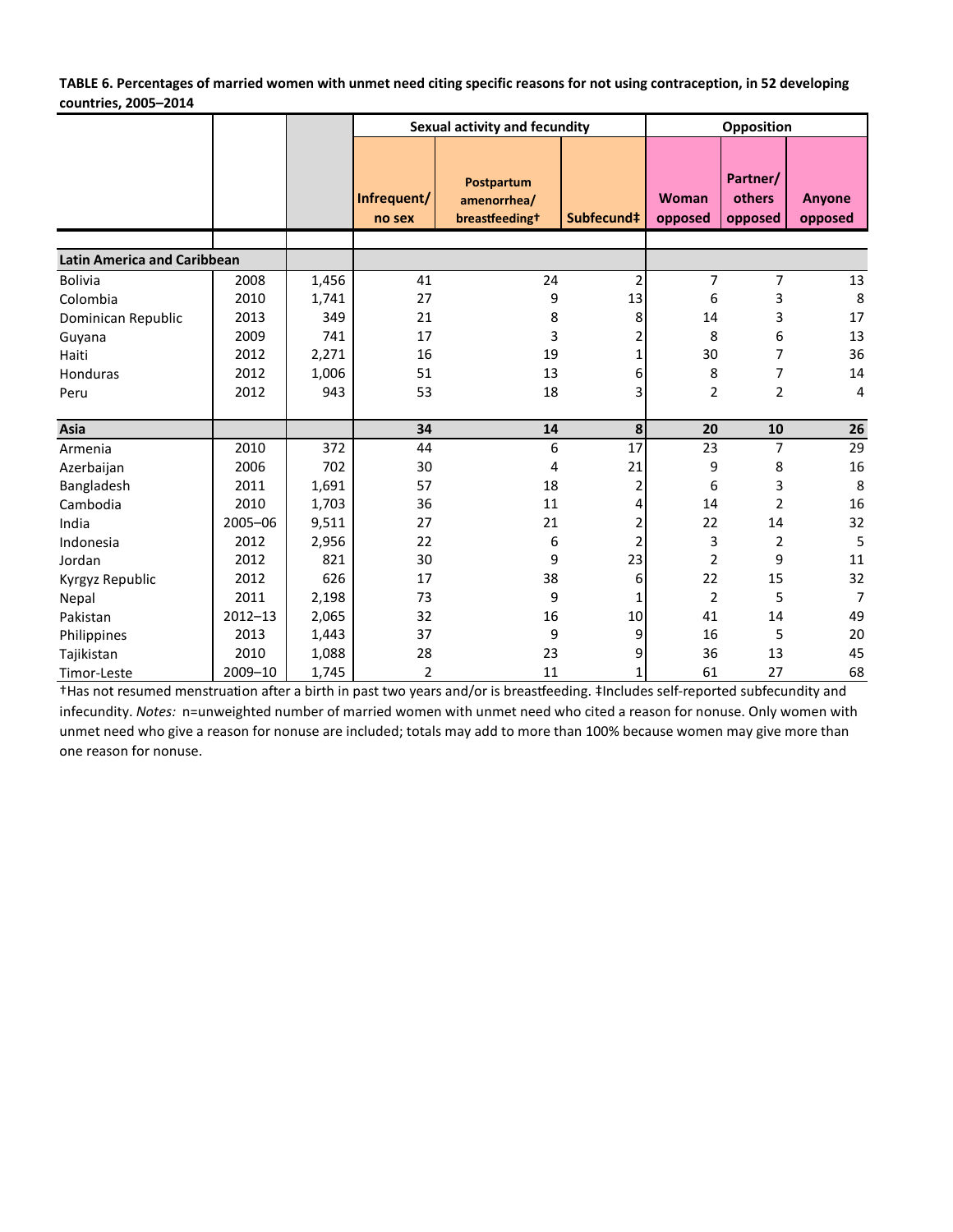| TABLE 6. Percentages of married women with unmet need citing specific reasons for not using contraception, in 52 focus |  |
|------------------------------------------------------------------------------------------------------------------------|--|
| countries, 2005–2014 (continued)                                                                                       |  |

|                      |             |                | Sexual activity and fecundity |                                                         |                              |                         | Opposition                    |                          |
|----------------------|-------------|----------------|-------------------------------|---------------------------------------------------------|------------------------------|-------------------------|-------------------------------|--------------------------|
|                      |             |                | Infrequent/<br>no sex         | Postpartum<br>amenorrhea/<br>breastfeeding <sup>+</sup> | Subfecund‡                   | <b>Woman</b><br>opposed | Partner/<br>others<br>opposed | <b>Anyone</b><br>opposed |
|                      |             |                |                               |                                                         |                              |                         |                               |                          |
| Africa               | 2012        | 2,240          | 18<br>$\overline{16}$         | 23<br>16                                                | 3<br>$\overline{\mathbf{c}}$ | 15<br>10                | 10<br>13                      | 24<br>$\overline{22}$    |
| Benin                | 2010        | 2,878          | 23                            | 26                                                      | $\mathbf 1$                  | 13                      | 17                            | 27                       |
| <b>Burkina Faso</b>  | 2010        |                | 8                             | 35                                                      | 2                            | 26                      | 14                            | 38                       |
| Burundi              |             | 1,190<br>1,721 | 29                            | 19                                                      |                              | 12                      | 11                            | 21                       |
| Cameroon             | 2011        | 671            |                               |                                                         | 1                            |                         |                               | 22                       |
| Comoros              | 2012        |                | 11                            | 19                                                      | 2                            | 13                      | 10                            |                          |
| Congo                | $2011 - 12$ | 758            | 14                            | 32                                                      | 4                            | $\overline{7}$          | 9                             | 15                       |
| Congo (DRC)          | $2013 - 14$ | 2,416          | 19                            | 42                                                      | 3                            | 19                      | 14                            | 28                       |
| Cote d'Ivoire        | $2011 - 12$ | 1,320          | 16                            | 22                                                      | 2                            | 15                      | 12                            | 26                       |
| Egypt                | 2014        | 1,948          | 35                            | $\overline{7}$                                          | 8                            | 10                      | 4                             | 14                       |
| Ethiopia             | 2011        | 1,679          | 8                             | 30                                                      | 1                            | 18                      | 8                             | 25                       |
| Gabon                | 2012        | 812            | 18                            | 17                                                      | 1                            | 11                      | 10                            | 20                       |
| Ghana                | 2008        | 811            | 21                            | 14                                                      | 3                            | 15                      | 5                             | 19                       |
| Guinea               | 2012        | 1,305          | 15                            | 49                                                      | 0                            | 24                      | 8                             | 28                       |
| Kenya                | 2008        | 921            | 14                            | 12                                                      | 2                            | 7                       | 9                             | 16                       |
| Lesotho              | 2009        | 853            | 25                            | 17                                                      | 7                            | 5                       | 13                            | 17                       |
| Liberia              | 2013        | 1,508          | 17                            | 33                                                      | $\overline{\mathbf{c}}$      | 22                      | 10                            | 29                       |
| Madagascar           | 2008-09     | 1,720          | 12                            | 12                                                      | 3                            | 17                      | $\overline{7}$                | 23                       |
| Malawi               | 2010        | 2,533          | 22                            | 24                                                      | $\overline{\mathbf{c}}$      | 9                       | 6                             | 15                       |
| Mali                 | $2012 - 13$ | 1,499          | 13                            | 22                                                      | $\overline{c}$               | 20                      | 23                            | 40                       |
| Mozambique           | 2011        | 1,987          | 23                            | 30                                                      | 4                            | 24                      | 10                            | 33                       |
| Namibia              | 2013        | 407            | 11                            | 15                                                      | 4                            | 12                      | 11                            | 20                       |
| Niger                | 2012        | 1,228          | 19                            | 23                                                      | 1                            | 29                      | 9                             | 38                       |
| Nigeria              | 2013        | 3,259          | 18                            | 26                                                      | $\overline{\mathbf{c}}$      | 29                      | 12                            | 38                       |
| Rwanda               | 2010        | 1,033          | 17                            | 37                                                      | $\mathbf{1}$                 | 14                      | 4                             | 17                       |
| Sao Tome & Principe  | 2008-09     | 440            | 17                            | 9                                                       | 0                            | 13                      | 8                             | 20                       |
| Senegal              | 2010-11     | 2,493          | 18                            | 25                                                      | 1                            | 22                      | 12                            | 33                       |
| Sierra Leone         | 2013        | 1,901          | 25                            | 41                                                      | 5                            | 20                      | 10                            | 29                       |
| Swaziland            | 2006-07     | 383            | 11                            | 9                                                       | 3                            | 7                       | 12                            | 19                       |
| Tanzania             | 2010        | 1,363          | 18                            | 14                                                      | 0                            | 12                      | 12                            | 23                       |
| Uganda               | 2011        | 1,302          | 14                            | 28                                                      | 3                            | 14                      | 12                            | 25                       |
| Zambia               | $2013 - 14$ | 1,381          | 17                            | 27                                                      | 7                            | 7                       | 10                            | 17                       |
| Zimbabwe             | 2010-11     | 501            | 38                            | 13                                                      | 4                            | 15                      | $\overline{7}$                | 22                       |
| <b>ALL COUNTRIES</b> |             |                | 24                            | 20                                                      | $\overline{\mathbf{4}}$      | 16                      | 9                             | 23                       |

†Has not resumed menstruation after a birth in past two years and/or is breastfeeding. ‡Includes self-reported subfecundity and infecundity. *Notes:* n=unweighted number of married women with unmet need who cited a reason for nonuse. Only women with unmet need who give a reason for nonuse are included; totals may add to more than 100% because women may give more than one reason for nonuse.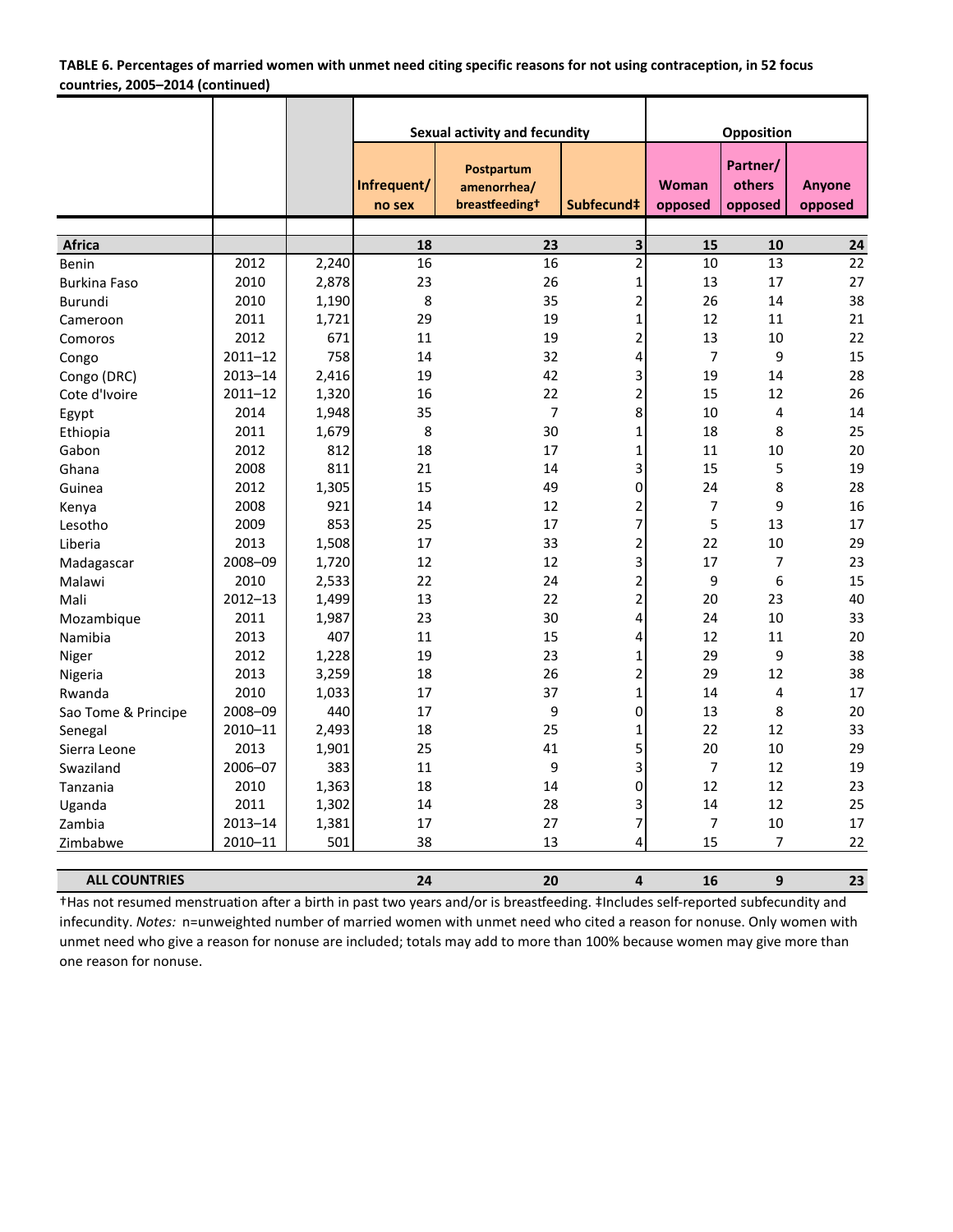**TABLE 6. Percentages of married women with unmet need citing specific reasons for not using contraception, in 52 developing countries, 2005–2014**

|                                    |             |       |                                 | <b>Access</b>    | <b>Method related</b>          |                                            |
|------------------------------------|-------------|-------|---------------------------------|------------------|--------------------------------|--------------------------------------------|
|                                    |             |       | <b>Unaware</b><br>of<br>methods | Cost too<br>high | <b>No</b><br>source/<br>access | Side effects/health<br>risks/inconvenience |
| <b>Latin America and Caribbean</b> |             |       |                                 |                  |                                |                                            |
|                                    |             |       |                                 |                  |                                |                                            |
| <b>Bolivia</b>                     | 2008        | 1,456 | 9                               | $\overline{2}$   | 7                              | 25                                         |
| Colombia                           | 2010        | 1,741 | 0                               | 3                | 2                              | 24                                         |
| Dominican Republic                 | 2013        | 349   | 0                               | 0                | 7                              | 32                                         |
| Guyana                             | 2009        | 741   | 2                               | 4                | 3                              | 38                                         |
| Haiti                              | 2012        | 2,271 | 0                               | $\overline{2}$   | 3                              | 51                                         |
| Honduras                           | 2012        | 1,006 | 0                               | $\mathbf{1}$     | 3                              | 21                                         |
| Peru                               | 2012        | 943   | 0                               | $\mathbf{1}$     | $\overline{2}$                 | 19                                         |
|                                    |             |       |                                 |                  |                                |                                            |
| Asia                               |             |       | $\mathbf 1$                     | $\overline{2}$   | $\overline{\mathbf{2}}$        | 25                                         |
| Armenia                            | 2010        | 372   | $\mathbf 0$                     | 0                | $\overline{1}$                 | $\overline{7}$                             |
| Azerbaijan                         | 2006        | 702   | 3                               | 4                | 2                              | 27                                         |
| Bangladesh                         | 2011        | 1,691 | 0                               | 0                | 1                              | 19                                         |
| Cambodia                           | 2010        | 1,703 | 1                               | 1                | 2                              | 53                                         |
| India                              | 2005-06     | 9,511 | 3                               | 4                | 4                              | 20                                         |
| Indonesia                          | 2012        | 2,956 | 1                               | 3                | $\mathbf{0}$                   | 33                                         |
| Jordan                             | 2012        | 821   | 0                               | $\overline{2}$   | 0                              | 31                                         |
| Kyrgyz Republic                    | 2012        | 626   | 0                               | 0                | 2                              | 21                                         |
| Nepal                              | 2011        | 2,198 | 0                               | 0                | $\mathbf{1}$                   | 10                                         |
| Pakistan                           | $2012 - 13$ | 2,065 | 1                               | $\mathbf{1}$     | 4                              | 25                                         |
| Philippines                        | 2013        | 1,443 | 1                               | 8                | 1                              | 37                                         |
| Tajikistan                         | 2010        | 1,088 | 0                               | 1                | 2                              | 15                                         |
| Timor-Leste                        | 2009-10     | 1,745 | 7                               | 0                | 3                              | 31                                         |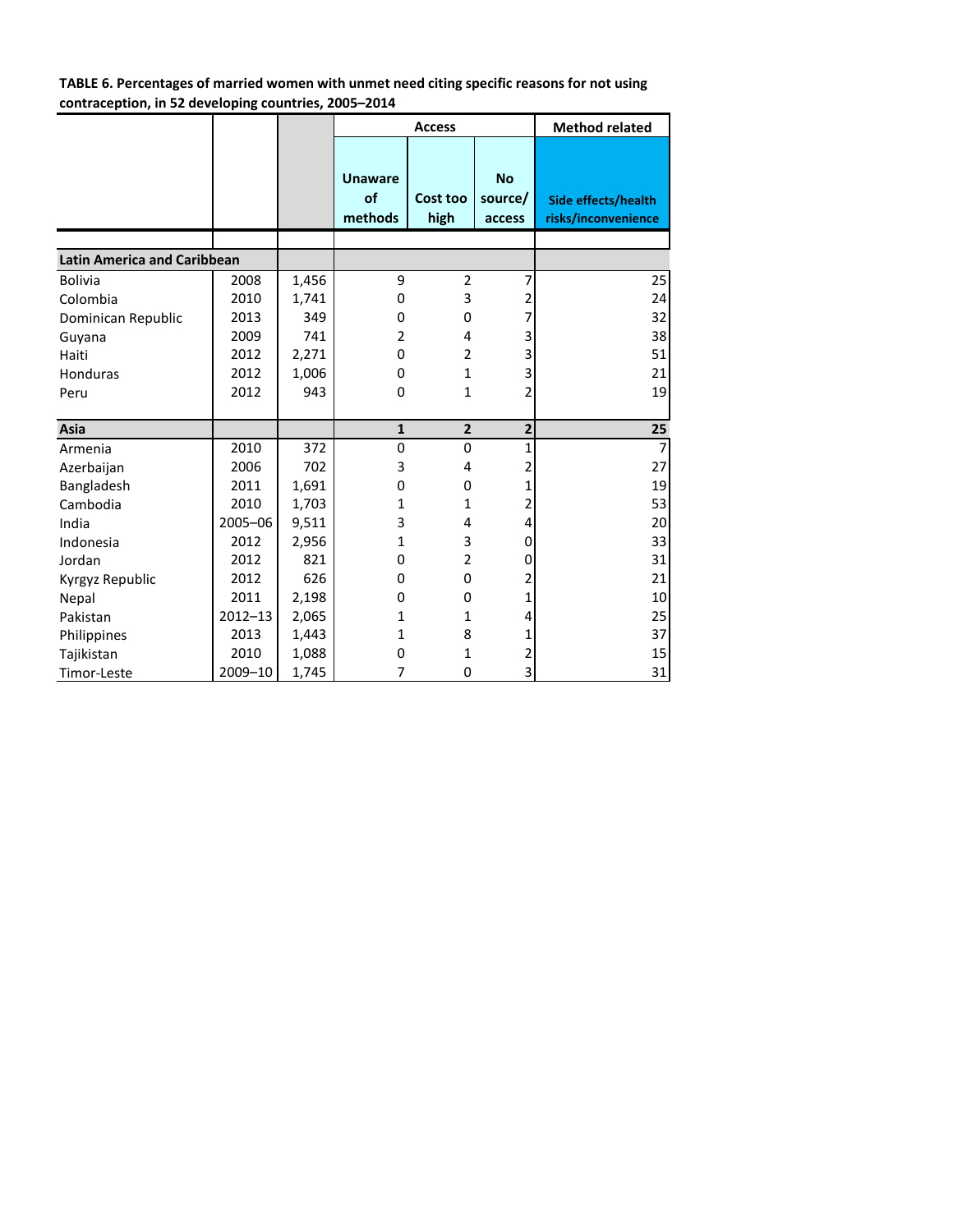# **TABLE 6. Percentages of married women with unmet need citing specific reasons for not using contraception, in 52 focus countries, 2005–2014 (continued)**

|                      |             |       |                                 | <b>Access</b>    |                                | <b>Method related</b>                             |
|----------------------|-------------|-------|---------------------------------|------------------|--------------------------------|---------------------------------------------------|
|                      |             |       | <b>Unaware</b><br>of<br>methods | Cost too<br>high | <b>No</b><br>source/<br>access | <b>Side effects/health</b><br>risks/inconvenience |
|                      |             |       |                                 |                  |                                |                                                   |
| Africa               |             |       | 3                               | 4                | 6                              | 26                                                |
| Benin                | 2012        | 2,240 | 8                               | 10               | 7                              | 22                                                |
| <b>Burkina Faso</b>  | 2010        | 2,878 | 3                               | 11               | 6                              | 15                                                |
| Burundi              | 2010        | 1,190 | $\overline{2}$                  | 0                | 3                              | 18                                                |
| Cameroon             | 2011        | 1,721 | 10                              | 9                | 12                             | 24                                                |
| Comoros              | 2012        | 671   | 0                               | 15               | 3                              | 32                                                |
| Congo                | $2011 - 12$ | 758   | 8                               | 12               | 8                              | 19                                                |
| Congo (DRC)          | $2013 - 14$ | 2,416 | 4                               | 4                | 17                             | 19                                                |
| Cote d'Ivoire        | $2011 - 12$ | 1,320 | 12                              | 3                | 16                             | 25                                                |
| Egypt                | 2014        | 1,948 | 0                               | 0                | $\mathbf 1$                    | 38                                                |
| Ethiopia             | 2011        | 1,679 | 4                               | 0                | 6                              | 30                                                |
| Gabon                | 2012        | 812   | 6                               | 5                | $\overline{7}$                 | 20                                                |
| Ghana                | 2008        | 811   | 4                               | 4                | 4                              | 38                                                |
| Guinea               | 2012        | 1,305 | 5                               | 4                | 15                             | 11                                                |
| Kenya                | 2008        | 921   | $\overline{2}$                  | 3                | 6                              | 44                                                |
| Lesotho              | 2009        | 853   | 0                               | 7                | $\overline{7}$                 | 22                                                |
| Liberia              | 2013        | 1,508 | 3                               | 1                | 6                              | 29                                                |
| Madagascar           | 2008-09     | 1,720 | 7                               | 2                | 8                              | 40                                                |
| Malawi               | 2010        | 2,533 | $\mathbf{1}$                    | $\mathbf{1}$     | $\overline{c}$                 | 24                                                |
| Mali                 | $2012 - 13$ | 1,499 | 6                               | 5                | 9                              | 10                                                |
| Mozambique           | 2011        | 1,987 | $\mathbf{1}$                    | 6                | $\overline{7}$                 | 9                                                 |
| Namibia              | 2013        | 407   | $\overline{2}$                  | 8                | $\overline{7}$                 | 28                                                |
| Niger                | 2012        | 1,228 | 5                               | $\overline{2}$   | 8                              | $11\,$                                            |
| Nigeria              | 2013        | 3,259 | 8                               | 2                | 8                              | 23                                                |
| Rwanda               | 2010        | 1,033 | 0                               | 0                | 0                              | 25                                                |
| Sao Tome & Principe  | 2008-09     | 440   | 0                               | 0                | 1                              | 42                                                |
| Senegal              | 2010-11     | 2,493 | 3                               | 3                | 3                              | 14                                                |
| Sierra Leone         | 2013        | 1,901 | 3                               | 5                | 3                              | 13                                                |
| Swaziland            | 2006-07     | 383   | $\mathbf{1}$                    | 3                | $\mathbf{1}$                   | 46                                                |
| Tanzania             | 2010        | 1,363 | $\mathbf{1}$                    | $\overline{2}$   | 4                              | 45                                                |
| Uganda               | 2011        | 1,302 | $\mathbf{1}$                    | 2                | 6                              | 36                                                |
| Zambia               | $2013 - 14$ | 1,381 | $\mathbf{1}$                    | 1                | 5                              | 33                                                |
| Zimbabwe             | 2010-11     | 501   | 0                               | 5                | 4                              | 14                                                |
|                      |             |       |                                 |                  |                                |                                                   |
| <b>ALL COUNTRIES</b> |             |       | 3                               | 3                | 5                              | 26                                                |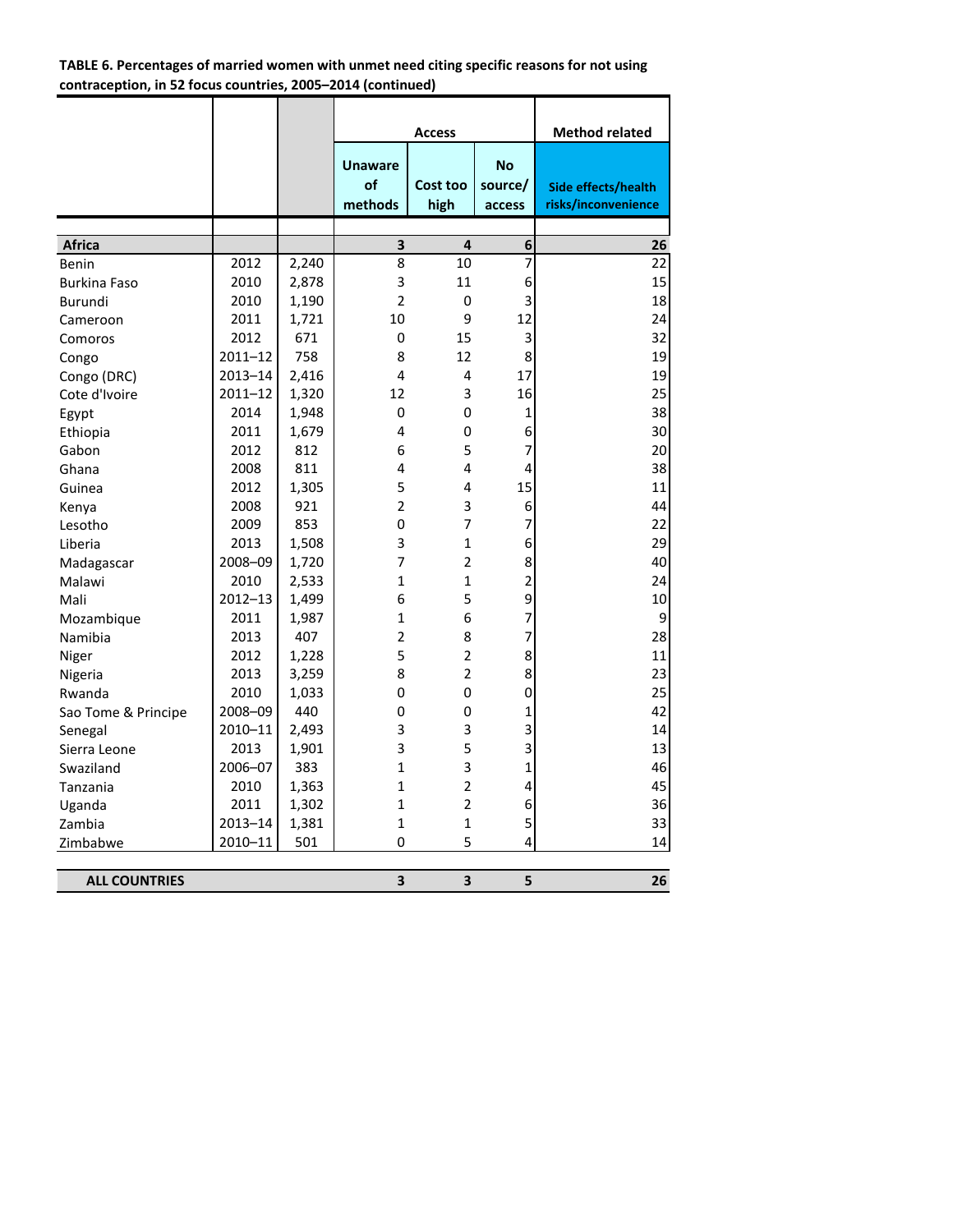**TABLE 7. Married women aged 15–49 with unmet need who cite infrequent or no sex as a reason for not using contraception and their levels of current cohabitation and sexual activity, in 48 developing countries, 2005–2014**

|                                                          |                                    | % of married women with<br>unmet need who: |            |                             | % of married women with unmet need citing<br>infrequent/no sex who: |                  |  |  |
|----------------------------------------------------------|------------------------------------|--------------------------------------------|------------|-----------------------------|---------------------------------------------------------------------|------------------|--|--|
|                                                          | were<br>sexually<br>active in past | cited<br>infrequent/no<br>sex as reason    |            | reported that<br>husband is | were sexually<br>active in past active in past                      | were<br>sexually |  |  |
| Country and region<br><b>Latin America and Caribbean</b> | 3 months                           | for nonuse                                 | n          | away                        | 3 months                                                            | month            |  |  |
|                                                          |                                    |                                            |            |                             |                                                                     |                  |  |  |
| <b>Bolivia</b><br>Colombia                               | 73<br>83                           | 41<br>27                                   | 564<br>464 | 38                          | 47                                                                  | 24<br>24         |  |  |
| Dominican Republic                                       | 92                                 | 21                                         | 78         | 32<br>67                    | 51<br>53                                                            | 21               |  |  |
| Guyana                                                   | 81                                 | 17                                         | 119        | 47                          | 47                                                                  | 31               |  |  |
| Haiti                                                    | 86                                 | 16                                         | 349        | 79                          | 51                                                                  | 21               |  |  |
| Honduras                                                 | 66                                 | 51                                         | 486        | 61                          | 30                                                                  | 12               |  |  |
| Peru                                                     | 72                                 | 53                                         | 466        | 35                          | 51                                                                  | 11               |  |  |
|                                                          |                                    |                                            |            |                             |                                                                     |                  |  |  |
| Asia<br>Armenia                                          | 76<br>65                           | 36<br>44                                   | 166        | 53<br>79                    | 48<br>22                                                            | 25<br>8          |  |  |
| Azerbaijan                                               | 82                                 | 30                                         | 216        | 50                          | 59                                                                  | 38               |  |  |
| Bangladesh                                               | 62                                 | 57                                         | 981        | 75                          | 34                                                                  | 17               |  |  |
| Cambodia                                                 | 88                                 | 36                                         | 618        | 17                          | 79                                                                  | 61               |  |  |
| India                                                    | 78                                 | 27                                         | 2,516      | 42                          | 58                                                                  | 31               |  |  |
| Indonesia                                                | 82                                 | 22                                         | 582        | 49                          | 58                                                                  | 23               |  |  |
| Jordan                                                   | 86                                 | 30                                         | 214        | 51                          | 42                                                                  | 14               |  |  |
| Kyrgyz Republic                                          | 86                                 | 17                                         | 92         | 60                          | 39                                                                  | 27               |  |  |
| Nepal                                                    | 53                                 | 73                                         | 1,587      | 87                          | 36                                                                  | 15               |  |  |
| Pakistan                                                 | 82                                 | 32                                         | 616        | 47                          | 57                                                                  | 30               |  |  |
| Philippines                                              | 73                                 | 37                                         | 513        | 49                          | 47                                                                  | 21               |  |  |
| Tajikistan                                               | 73                                 | 28                                         | 304        | 27                          | 41                                                                  | 15               |  |  |
| Africa                                                   | 78                                 | 18                                         |            | 42                          | 47                                                                  | 29               |  |  |
| Benin                                                    | 64                                 | 16                                         | 342        | 21                          | 50                                                                  | 35               |  |  |
| <b>Burkina Faso</b>                                      | 71                                 | 23                                         | 653        | 26                          | 44                                                                  | 31               |  |  |
| Burundi                                                  | 96                                 | 8                                          | 102        | 46                          | 64                                                                  | 43               |  |  |
| Cameroon                                                 | 74                                 | 29                                         | 501        | 32                          | 39                                                                  | 25               |  |  |
| Comoros                                                  | 86                                 | 11                                         | 70         | 42                          | 47                                                                  | 30               |  |  |
| Congo                                                    | 82                                 | 14                                         | 142        | 19                          | 45                                                                  | 18               |  |  |
| Congo (DRC)                                              | 82                                 | 19                                         | 494        | 37                          | 53                                                                  | 30               |  |  |
| Cote d'Ivoire                                            | 77                                 | 16                                         | 221        | 44                          | 47                                                                  | 24               |  |  |
| Ethiopia                                                 | 89                                 | 8                                          | 184        | 50                          | 39                                                                  | 18               |  |  |
| Gabon                                                    | 75                                 | 18                                         | 147        | 33                          | 55                                                                  | 46               |  |  |
| Ghana                                                    | 64                                 | 21                                         | 175        | 51                          | 31                                                                  | 18               |  |  |
| Guinea                                                   | 45                                 | 15                                         | 203        | 26                          | 30                                                                  | 19               |  |  |
| Kenya                                                    | 82                                 | 14                                         | 121        | 62                          | 44                                                                  | 30               |  |  |
| Lesotho                                                  | 64                                 | 25                                         | 194        | 66                          | 46                                                                  | 26               |  |  |
| Liberia                                                  | 75                                 | 17                                         | 253        | 26                          | 30                                                                  | 20               |  |  |
| Madagascar                                               | 87                                 | 12                                         | 227        | 42                          | 70                                                                  | 48               |  |  |
| Malawi<br>Mali                                           | 74<br>80                           | 22<br>13                                   | 591<br>211 | 59<br>20                    | 29<br>62                                                            | 20<br>50         |  |  |
| Mozambique                                               | 76                                 | 23                                         | 485        | 36                          | 62                                                                  | 43               |  |  |
| Niger                                                    | 79                                 | 19                                         | 226        | 62                          | 37                                                                  | 18               |  |  |
| Nigeria                                                  | 84                                 | 18                                         | 629        | 30                          | 54                                                                  | 30               |  |  |
| Rwanda                                                   | 89                                 | 17                                         | 183        | 74                          | 40                                                                  | 22               |  |  |
| Sao Tome & Principe                                      | 90                                 | 17                                         | 86         | 63                          | 61                                                                  | 40               |  |  |
| Senegal                                                  | 73                                 | 18                                         | 487        | 71                          | 44                                                                  | 22               |  |  |
| Sierra Leone                                             | 58                                 | 25                                         | 487        | 22                          | 26                                                                  | 15               |  |  |
| Tanzania                                                 | 83                                 | 18                                         | 213        | 16                          | 46                                                                  | 33               |  |  |
| Uganda                                                   | 82                                 | 14                                         | 195        | 39                          | 54                                                                  | 29               |  |  |
| Zambia                                                   | 89                                 | 17                                         | 243        | 31                          | 55                                                                  | 28               |  |  |
| Zimbabwe                                                 | 78                                 | 38                                         | 193        | 63                          | 51                                                                  | 24               |  |  |
| <b>ALL COUNTRIES</b>                                     | 77                                 | 25                                         |            | 46                          | 47                                                                  | 27               |  |  |

*Notes:* n=unweighted number of married women with unmet need citing infrequent/no sex as a reason for nonuse. Egypt, Namibia,

Swaziland and Timor‐Leste are not shown, n<50.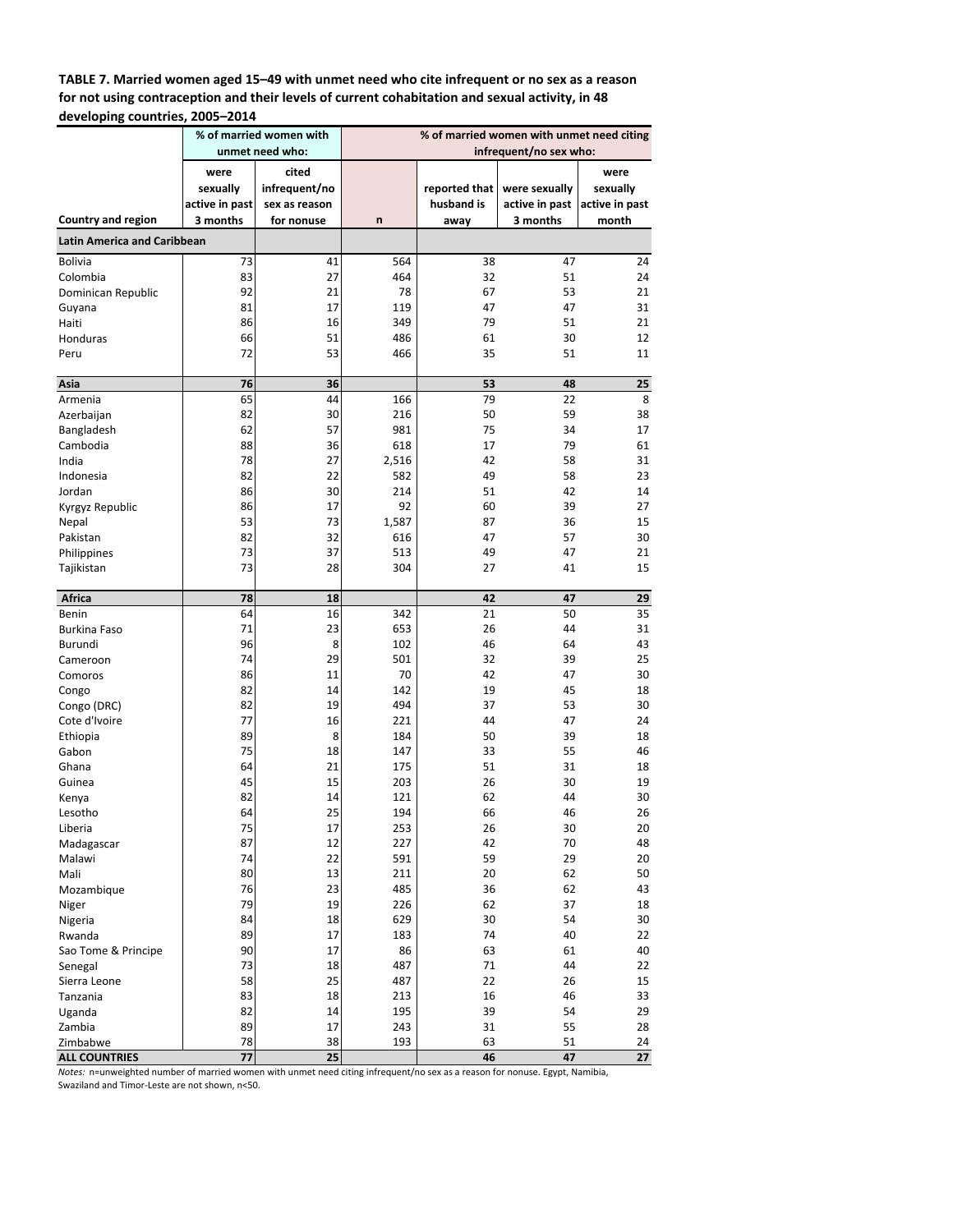TABLE 8. Married women aged 15-49 with unmet need who cite postpartum amenorrhea or breastfeeding as a reason for not using contraception and their reported levels of experience of amenorrhea or recent birth, in 46 developing countries, 2005-2014

| <b>Country and region</b>          | % citing postpartum<br>amenorrhea and/or<br>breastfeeding | n     | % citing postpartum amenorrhea and/or<br>breastfeeding who are amenorrheic or gave birth<br>in past 6 months |
|------------------------------------|-----------------------------------------------------------|-------|--------------------------------------------------------------------------------------------------------------|
| <b>Latin America and Caribbean</b> |                                                           |       |                                                                                                              |
| <b>Bolivia</b>                     | 24                                                        | 335   | 59                                                                                                           |
| Colombia                           | 9                                                         | 204   | 72                                                                                                           |
| Haiti                              | 19                                                        | 469   | 41                                                                                                           |
| Honduras                           | 13                                                        | 141   | 56                                                                                                           |
| Peru                               | 18                                                        | 197   | 74                                                                                                           |
| Asia                               | 16                                                        |       | $\bf{30}$                                                                                                    |
| Bangladesh                         | 18                                                        | 287   | 48                                                                                                           |
| Cambodia                           | 11                                                        | 181   | 22                                                                                                           |
| India                              | 21                                                        | 1,960 | 26                                                                                                           |
| Indonesia                          | 6                                                         | 188   | 35                                                                                                           |
| Jordan                             | 9                                                         | 80    | 53                                                                                                           |
| Kyrgyz Republic                    | 38                                                        | 250   | $\overline{2}$                                                                                               |
| Nepal                              | 9                                                         | 221   | 50                                                                                                           |
| Pakistan                           | 16                                                        | 358   | 22                                                                                                           |
| Philippines                        | 9                                                         | 131   | 46                                                                                                           |
| Tajikistan                         | 23                                                        | 238   | $\overline{3}$                                                                                               |
| Timor-Leste                        | 11                                                        | 202   | 23                                                                                                           |
| Africa                             | 20                                                        |       | 40                                                                                                           |
| Benin                              | 16                                                        | 392   | 15                                                                                                           |
| <b>Burkina Faso</b>                | 26                                                        | 755   | 9                                                                                                            |
| Burundi                            | 35                                                        | 408   | 31                                                                                                           |
| Cameroon                           | 19                                                        | 345   | 26                                                                                                           |
| Comoros                            | 19                                                        | 104   | 8                                                                                                            |
| Congo                              | 32                                                        | 283   | 38                                                                                                           |
| Congo (DRC)                        | 42                                                        | 1,016 | 28                                                                                                           |
| Cote d'Ivoire                      | 22                                                        | 336   | 25                                                                                                           |
| Egypt                              | 7                                                         | 144   | 43                                                                                                           |
| Ethiopia                           | 30                                                        | 456   | 31                                                                                                           |
| Gabon                              | 17                                                        | 172   | 45                                                                                                           |
| Ghana                              | 14                                                        | 123   | 27                                                                                                           |
| Guinea                             | 49                                                        | 672   | 8                                                                                                            |
| Kenya                              | 12                                                        | 112   | 46                                                                                                           |
| Lesotho                            | 17                                                        | 163   | 43                                                                                                           |
| Liberia                            | 33                                                        | 532   | 22                                                                                                           |
| Madagascar                         | 12                                                        | 208   | 33                                                                                                           |
| Malawi                             | 24                                                        | 737   | 40                                                                                                           |
| Mali                               | 22                                                        | 307   | $10\,$                                                                                                       |
| Mozambique                         | 30                                                        | 547   | 13                                                                                                           |
| Namibia                            | 15                                                        | 70    | 30                                                                                                           |
| Niger                              | 23                                                        | 260   | 21                                                                                                           |
| Nigeria                            | 26                                                        | 858   | 10                                                                                                           |
| Rwanda                             | 37                                                        | 383   | 41                                                                                                           |
| Senegal                            | 25                                                        | 665   | 21                                                                                                           |
| Sierra Leone                       | 41                                                        | 786   | $\overline{7}$                                                                                               |
| Tanzania                           | 14                                                        | 170   | 37                                                                                                           |
| Uganda                             | 28                                                        | 378   | 43                                                                                                           |
| Zambia                             | 27                                                        | 387   | 44                                                                                                           |
| Zimbabwe                           | 13                                                        | 67    | 37                                                                                                           |

*Notes:* n= unweighted number of married women with unmet need citing postpartum amenorrhea, breastfeeding or both as a reason for nonuse. Armenia, Azerbaijan, Dominican Republic, Guyana, Sao Tome & Principe and Swaziland not shown, n<50.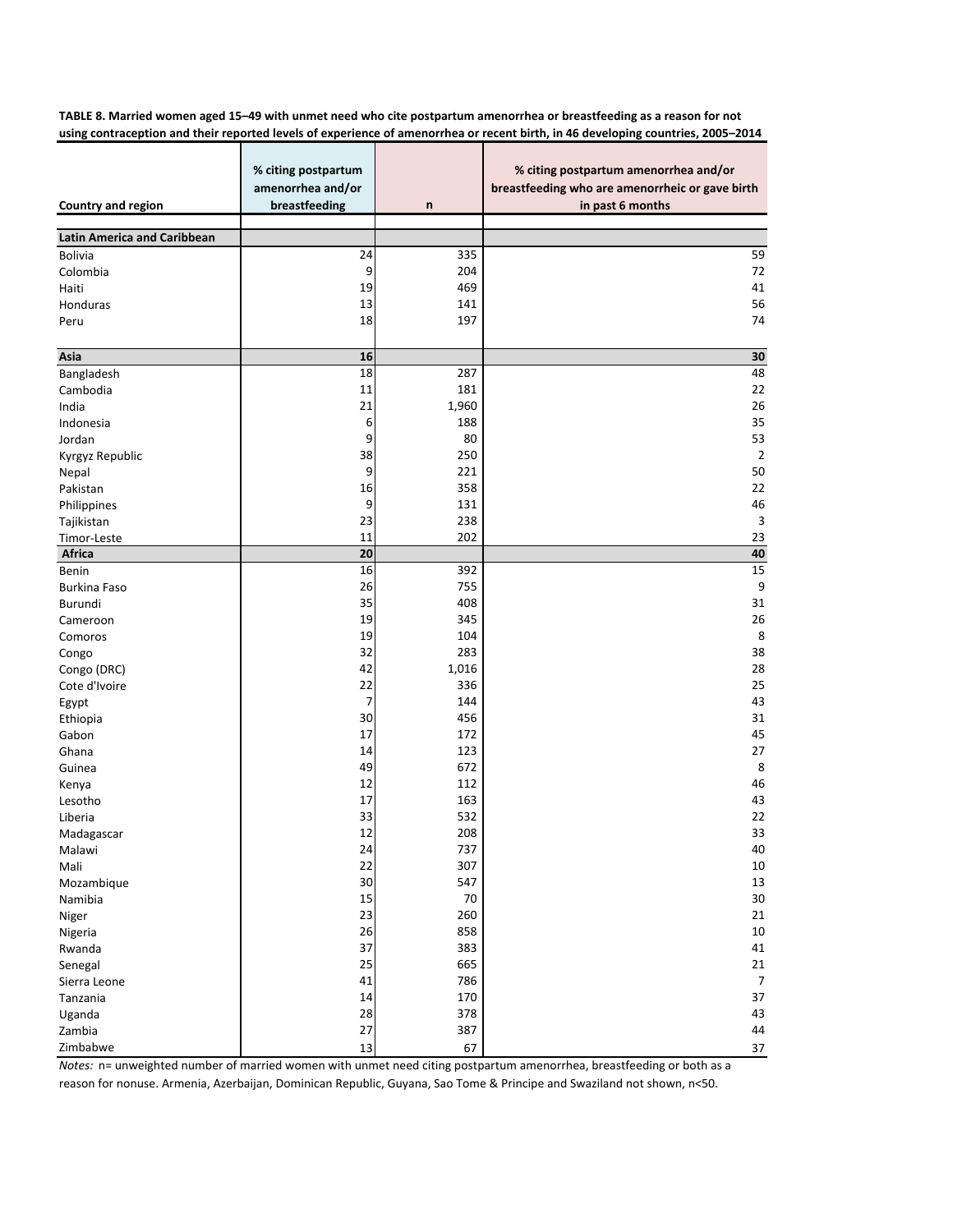**TABLE 9. Married women aged 15–49 with unmet need who cite opposition as a reason for not using contraception and their levels of contraceptive experience, in 48 developing countries, 2005–2014**

| <b>Country and region</b>                  | % citing<br>opposition <sup>+</sup> | n     | % citing opposition+<br>who ever used any<br>method‡ | n     | % citing any reason<br>for nonuse who ever<br>used any method‡ |
|--------------------------------------------|-------------------------------------|-------|------------------------------------------------------|-------|----------------------------------------------------------------|
|                                            |                                     |       |                                                      |       |                                                                |
| <b>Latin America and</b><br><b>Bolivia</b> | 13                                  | 189   | 35                                                   | 1,456 | 57                                                             |
| Colombia                                   | 8                                   | 192   | 82                                                   | 1,741 | 93                                                             |
|                                            | 17                                  | 57    | 79                                                   | 349   | 85                                                             |
| Dominican Republic                         | 13                                  | 103   | 61                                                   | 741   | 76                                                             |
| Guyana                                     | 36                                  | 835   | 49                                                   | 2,271 | 53                                                             |
| Haiti<br>Honduras                          | 14                                  | 159   | 68                                                   | 1,006 | 85                                                             |
|                                            |                                     |       |                                                      |       |                                                                |
| Asia                                       | 27                                  |       | 44                                                   |       | 57                                                             |
| Armenia                                    | 29                                  | 124   | 58                                                   | 372   | 75                                                             |
| Azerbaijan                                 | 16                                  | 112   | 52                                                   | 702   | 71                                                             |
| Bangladesh                                 | 8                                   | 153   | 63                                                   | 1,691 | 78                                                             |
| India                                      | 32                                  | 2,536 | 21                                                   | 9,511 | 34                                                             |
| Indonesia                                  | 5                                   | 170   | 59                                                   | 2,956 | 83                                                             |
| Jordan                                     | 11                                  | 88    | 65                                                   | 821   | 82                                                             |
| Kyrgyz Republic                            | 32                                  | 196   | 43                                                   | 626   | 43                                                             |
| Nepal                                      | 7                                   | 124   | 31                                                   | 2,198 | 62                                                             |
| Pakistan                                   | 49                                  | 935   | 45                                                   | 2,065 | 51                                                             |
| Philippines                                | 20                                  | 291   | 54                                                   | 1,443 | 63                                                             |
| Tajikistan                                 | 45                                  | 476   | 27                                                   | 1,088 | 31                                                             |
| Timor-Leste                                | 68                                  | 1,152 | 11                                                   | 1,745 | 15                                                             |
| Africa                                     | 24                                  |       | 31                                                   |       | 40                                                             |
| Benin                                      | 22                                  | 481   | 19                                                   | 2,240 | 21                                                             |
| Burkina Faso                               | 27                                  | 811   | 4                                                    | 2,878 | 14                                                             |
| Burundi                                    | 38                                  | 444   | 6                                                    | 1,190 | 13                                                             |
| Cameroon                                   | 21                                  | 356   | 22                                                   | 1,721 | 36                                                             |
| Comoros                                    | 22                                  | 152   | 11                                                   | 671   | 20                                                             |
| Congo                                      | 15                                  | 87    | 37                                                   | 758   | 44                                                             |
| Congo (DRC)                                | 28                                  | 699   | 14                                                   | 2,416 | 21                                                             |
| Cote d'Ivoire                              | 26                                  | 314   | 17                                                   | 1,320 | 25                                                             |
| Egypt                                      | 14                                  | 325   | 66                                                   | 1,948 | 82                                                             |
| Ethiopia                                   | 25                                  | 578   | 14                                                   | 1,679 | 28                                                             |
| Gabon                                      | 19                                  | 145   | 48                                                   | 812   | 41                                                             |
| Ghana                                      | 19                                  | 147   | 38                                                   | 811   | 54                                                             |
| Guinea                                     | 28                                  | 377   | 13                                                   | 1,305 | 13                                                             |
| Kenya                                      | 16                                  | 187   | 33                                                   | 921   | 62                                                             |
| Lesotho                                    | 17                                  | 143   | 50                                                   | 853   | 60                                                             |
| Liberia                                    | 29                                  | 399   | 17                                                   | 1,508 | 26                                                             |
| Madagascar                                 | 23                                  | 402   | 39                                                   | 1,720 | 42                                                             |
| Malawi                                     | 15                                  | 407   | 65                                                   | 2,533 | 70                                                             |
| Mali                                       | 40                                  | 586   | 16                                                   | 1,499 | 18                                                             |
| Namibia                                    | 20                                  | 83    | 66                                                   | 407   | 64                                                             |
| Niger                                      | 38                                  | 507   | 14                                                   | 1,228 | 25                                                             |
| Nigeria                                    | 38                                  | 1,218 | 9                                                    | 3,259 | 17                                                             |
| Rwanda                                     | 17                                  | 175   | 20                                                   | 1,033 | 34                                                             |
| Sao Tome & Principe                        | 20                                  | 84    | 61                                                   | 440   | 71                                                             |
| Senegal                                    | 33                                  | 886   | 20                                                   | 2,493 | 26                                                             |
| Sierra Leone                               | 29                                  | 551   | 16                                                   | 1,901 | 20                                                             |
| Swaziland                                  | 19                                  | 81    | 80                                                   | 383   | 86                                                             |
| Uganda                                     | 25                                  | 326   | 26                                                   | 1,302 | 41                                                             |
| Zambia                                     | 17                                  | 223   | 38                                                   | 1,381 | 54                                                             |
| Zimbabwe                                   | 22                                  | 109   | 48                                                   | 501   | 73                                                             |
| <b>ALL COUNTRIES</b>                       | 24                                  |       | 38                                                   |       | 49                                                             |

†They or someone close to them opposes use. ‡Includes modern methods (the pill, injectables, implants, IUDs, female and male sterilization and barrier methods such as condoms; emergency contraception is a modern method, but reported use is zero or negligible all countries included) and traditional methods (withdrawal, periodic abstinence or other traditional). *Notes:* n=unweighted number of married women with unmet need citing any opposition (self or other) as a reason for nonuse. Peru not shown, n<50. Cambodia, Mozambique and Tanzania do not have information on ever use of contraception.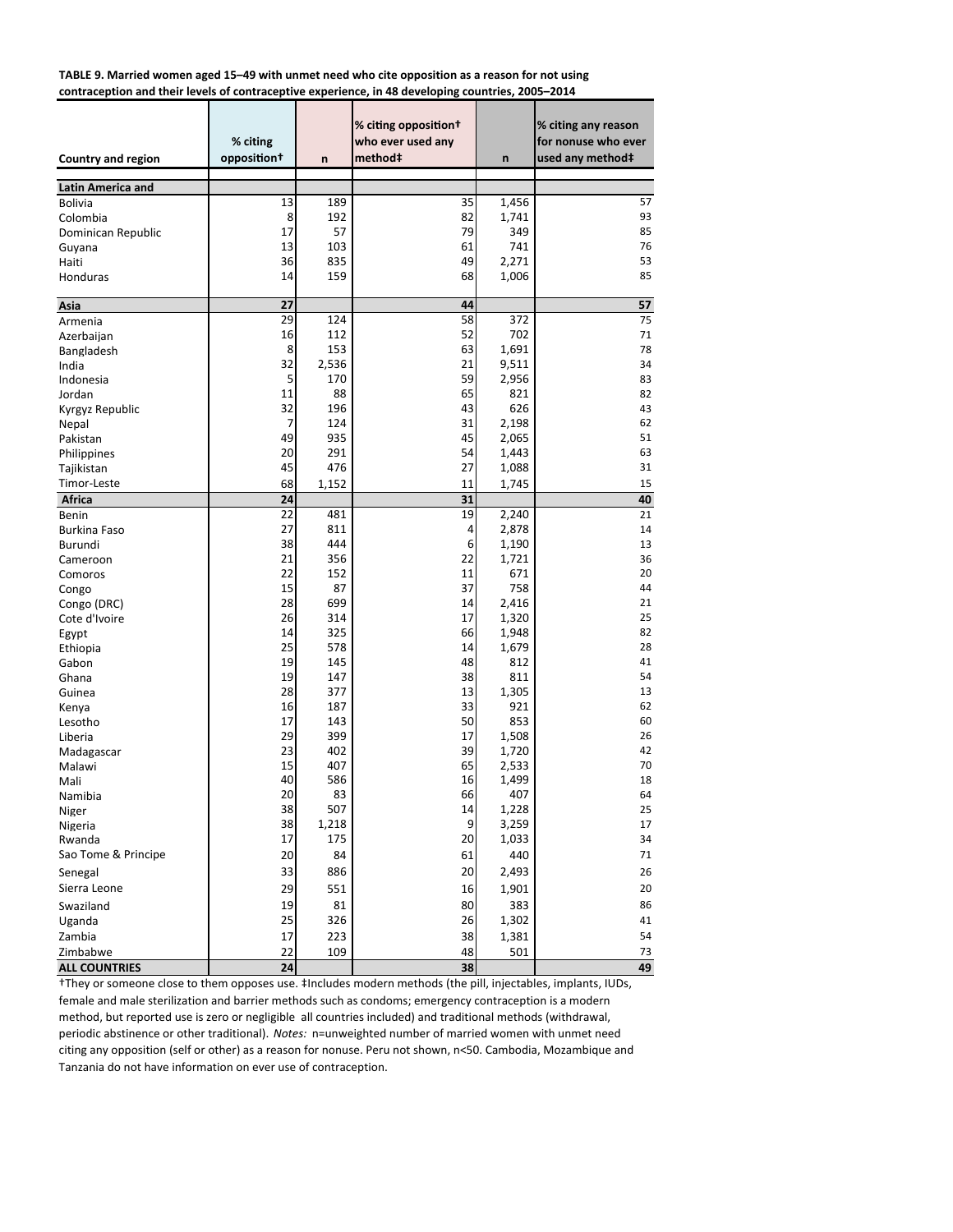| TABLE 10. Married women aged 15-49 with unmet need who cite side effects or health risks as a reason for not using |  |
|--------------------------------------------------------------------------------------------------------------------|--|
| contraception and their level of contraceptive experience, in 49 developing countries, 2005–2014                   |  |

|                          |                           |            | % citing side effects |              |                                |
|--------------------------|---------------------------|------------|-----------------------|--------------|--------------------------------|
|                          | % citing side             |            | or health riskst who  |              |                                |
|                          | effects or health         |            | ever used any         |              | % citing any reason for nonuse |
|                          |                           |            |                       |              |                                |
| Country and region       | <b>risks</b> <sup>+</sup> | n          | method#               | n            | who ever used any method‡      |
| <b>Latin America and</b> |                           |            |                       |              |                                |
| <b>Bolivia</b>           | 25                        | 393        | 48                    | 1456         | 57                             |
| Colombia                 | 24                        | 404        | 93                    | 1741         | 93                             |
| Dominican Republic       | 32                        | 118        | 91                    | 349          | 85                             |
| Guyana                   | 38                        | 288        | 74                    | 741          | 76                             |
| Haiti                    | 51                        | 1,115      | 58                    | 2271         | 53                             |
| Honduras                 | 21                        | 216        | 88                    | 1006         | 85                             |
| Peru                     | 19                        | 178        | 94                    | 943          | 96                             |
|                          |                           |            |                       |              |                                |
| Asia                     | 23                        | 25         | 59                    |              | 57<br>75                       |
| Armenia                  | 7                         |            | 48<br>70              | 372          |                                |
| Azerbaijan               | 27<br>19                  | 181<br>317 | 80                    | 702<br>1691  | 71<br>78                       |
| Bangladesh               | 20                        | 2,344      | 37                    | 9511         | 34                             |
| India                    | 33                        | 997        | 85                    | 2956         | 83                             |
| Indonesia                | 31                        | 262        | 82                    | 821          | 82                             |
| Jordan                   | 21                        |            |                       | 626          |                                |
| Kyrgyz Republic          | 10                        | 136<br>240 | 48<br>71              | 2198         | 43<br>62                       |
| Nepal                    |                           |            |                       |              |                                |
| Pakistan                 | 25<br>37                  | 475<br>537 | 54<br>60              | 2065<br>1443 | 51<br>63                       |
| Philippines              | 15                        | 157        | 49                    | 1088         | 31                             |
| Tajikistan               |                           |            |                       |              |                                |
| Timor-Leste              | 31                        | 564        | 20                    | 1745         | 15                             |
| Africa                   | $\overline{26}$<br>22     | 468        | 47<br>25              | 2240         | 40<br>21                       |
| Benin                    | 15                        | 462        | 31                    | 2878         | 14                             |
| Burkina Faso<br>Burundi  | 18                        | 220        | 27                    | 1190         | 13                             |
| Cameroon                 | 24                        | 406        | 43                    | 1721         | 36                             |
| Comoros                  | 32                        | 224        | 28                    | 671          | 20                             |
|                          | 19                        | 135        | 37                    | 758          | 44                             |
| Congo<br>Congo (DRC)     | 19                        | 427        | 21                    | 2416         | 21                             |
| Cote d'Ivoire            | 25                        | 329        | 24                    | 1320         | 25                             |
| Egypt                    | 38                        | 792        | 86                    | 1948         | 82                             |
| Ethiopia                 | 30                        | 469        | 37                    | 1679         | 28                             |
| Gabon                    | 20                        | 132        | 35                    | 812          | 41                             |
| Ghana                    | 38                        | 298        | 53                    | 811          | 54                             |
| Guinea                   | 11                        | 131        | 22                    | 1305         | 13                             |
| Kenya                    | 44                        | 401        | 72                    | 921          | 62                             |
| Lesotho                  | 22                        | 175        | 63                    | 853          | 60                             |
| Liberia                  | 29                        | 418        | 38                    | 1508         | 26                             |
| Madagascar               | 40                        | 714        | 48                    | 1720         | 42                             |
| Malawi                   | 24                        | 635        | 68                    | 2533         | 70                             |
| Mali                     | 10                        | 155        | 31                    | 1499         | 18                             |
| Namibia                  | 28                        | 117        | 74                    | 407          | 64                             |
| Niger                    | 11                        | 133        | 34                    | 1228         | 25                             |
| Nigeria                  | 23                        | 682        | 25                    | 3259         | 17                             |
| Rwanda                   | 25                        | 258        | 43                    | 1033         | 34                             |
| Sao Tome & Principe      | 42                        | 145        | 79                    | 440          | 71                             |
| Sierra Leone             | 13                        | 283        | 38                    | 1901         | 20                             |
| Swaziland                | 46                        | 186        | 88                    | 383          | 86                             |
|                          |                           |            |                       |              |                                |
| Uganda                   | 36                        | 469        | 47                    | 1302         | 41                             |
| Zambia                   | 33                        | 445        | 63                    | 1381         | 54                             |
| Zimbabwe                 | 14                        | 74         | 87                    | 501          | 73                             |
| <b>ALL COUNTRIES</b>     | 26                        |            | 54                    |              | 50                             |

†Includes a small proporƟon of women who cite inconvenience using method as a reason for nonuse. ‡Includes modern methods (the pill, injectables, implants, IUDs, female and male sterilization and barrier methods such as condoms; emergency contraception is a modern method, but reported use is zero or negligible all countries included) and traditional methods (withdrawal, periodic abstinence or other traditional). *Notes:* n=unweighted number of married women with unmet need citing side effects or health risks as a reason for nonuse. Cambodia, Mozambique and Tanzania do not have information on ever use of contraception.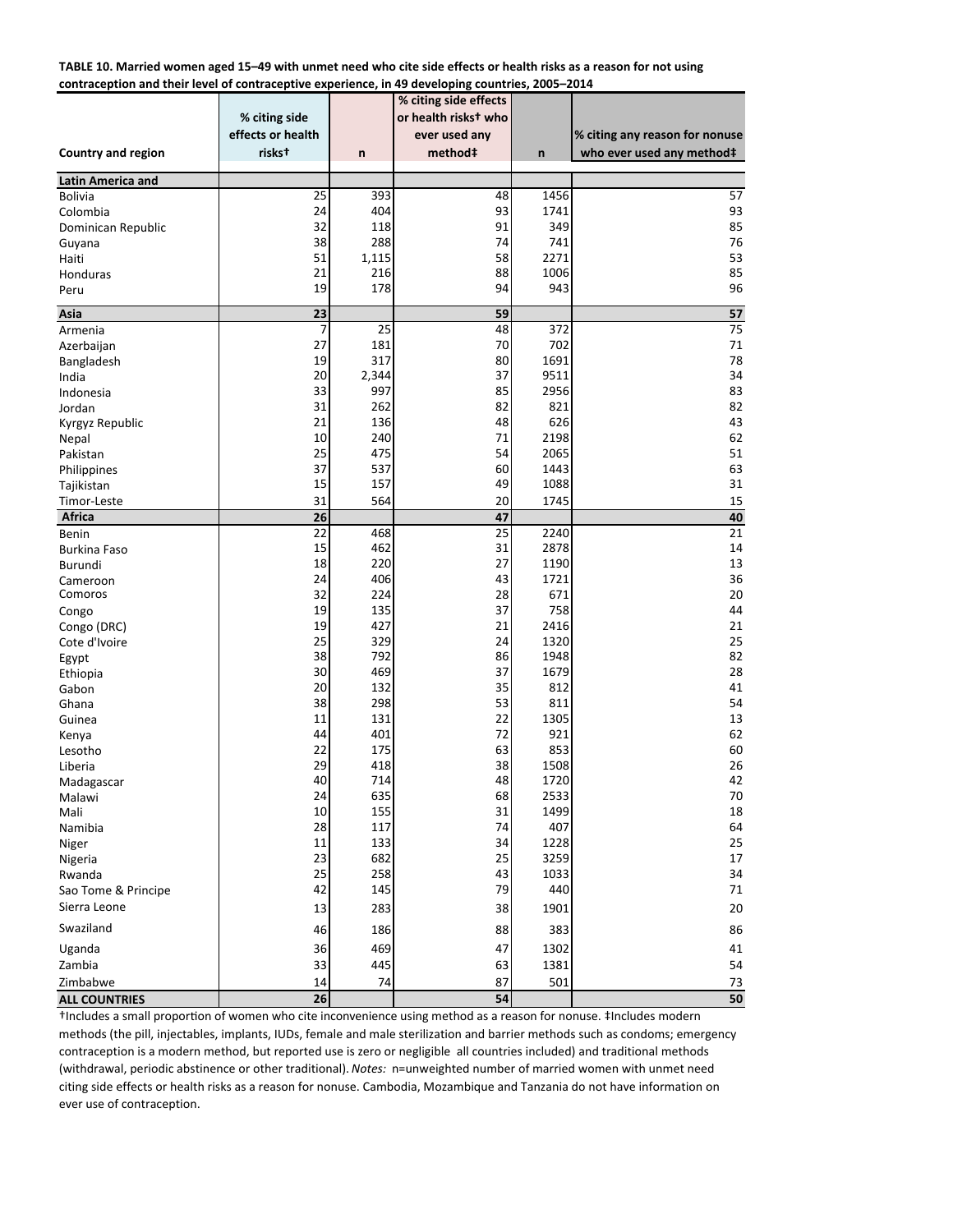**TABLE 11. Percentages of sexually active never-married women aged 15–49 with unmet need citing specific reasons for not using contraception, in 31 developing countries, 2006–2014**

|                                    |             |       | Sexual activity and fecundity |                       |                        |                  | Opposition                    |                   |
|------------------------------------|-------------|-------|-------------------------------|-----------------------|------------------------|------------------|-------------------------------|-------------------|
|                                    |             |       | <b>Not</b><br>married         | Infrequent/<br>no sex | Subfecund <sup>+</sup> | Woman<br>opposed | Partner/<br>others<br>opposed | Anyone<br>opposed |
| <b>Latin America and Caribbean</b> |             |       |                               |                       |                        |                  |                               |                   |
| <b>Bolivia</b>                     | 2008        | 362   | 58                            | 69                    | 8                      | 1                | 0                             | 1                 |
| Colombia                           | 2010        | 1,302 | 16                            | 71                    | 3                      | $\overline{2}$   | 1                             | $\overline{2}$    |
| Dominican Republic                 | 2013        | 148   | 19                            | 54                    | 1                      | 14               | $\mathbf{1}$                  | 15                |
| Guyana                             | 2009        | 107   | 13                            | 45                    | 2                      | 3                | 3                             | 5                 |
| Haiti                              | 2012        | 810   | 27                            | 36                    | 3                      | 34               | 3                             | 37                |
| Honduras                           | 2012        | 265   | 48                            | 73                    | 7                      | 2                | 1                             | 3                 |
| Peru                               | 2012        | 365   | 11                            | 88                    | 2                      | $\mathbf{1}$     | 0                             | 1                 |
|                                    |             |       |                               |                       |                        |                  |                               |                   |
| Asia                               |             |       |                               |                       |                        |                  |                               |                   |
| Philippines                        | 2013        | 94    | 51                            | 35                    | 5                      | 9                | $\mathbf{1}$                  | 10                |
| <b>Africa</b>                      |             |       | 30                            | 35                    | 11                     | 8                | $\mathbf 3$                   | 11                |
| Benin                              | 2012        | 222   | 42                            | 21                    | 6                      | 8                | $\overline{2}$                | 11                |
| <b>Burkina Faso</b>                | 2010        | 73    | 29                            | 38                    | 13                     | 5                | 3                             | 8                 |
| Cameroon                           | 2011        | 258   | 12                            | 61                    | 11                     | 7                | $\overline{\mathbf{c}}$       | $\boldsymbol{9}$  |
| Congo                              | 2012        | 151   | 25                            | 25                    | 15                     | 6                | $\overline{2}$                | 8                 |
| Congo (DRC)                        | $2013 - 14$ | 219   | 33                            | 32                    | 19                     | 17               | $\mathbf 1$                   | 18                |
| Cote d'Ivoire                      | 2012        | 269   | 16                            | 19                    | 13                     | 13               | 6                             | 18                |
| Gabon                              | 2012        | 362   | 17                            | 27                    | 9                      | 7                | 6                             | 13                |
| Ghana                              | 2008        | 77    | 30                            | 26                    | 3                      | 7                | $\overline{2}$                | 9                 |
| Kenya                              | 2008        | 167   | 30                            | 36                    | 6                      | 5                | $\overline{2}$                | $\overline{7}$    |
| Lesotho                            | 2009        | 265   | 54                            | 27                    | 8                      | 5                | 4                             | 8                 |
| Liberia                            | 2013        | 483   | 5                             | 19                    | 15                     | 24               | 10                            | 32                |
| Madagascar                         | 2009        | 254   | 43                            | 36                    | 5                      | 13               | 2                             | 14                |
| Malawi                             | 2010        | 233   | 61                            | 29                    | 5                      | 5                | 2                             | 7                 |
| Mozambique                         | 2011        | 332   | 24                            | 43                    | 11                     | 11               | 4                             | 15                |
| Namibia                            | 2013        | 319   | 9                             | 23                    | 15                     | 6                | 1                             | $\overline{7}$    |
| Nigeria                            | 2013        | 112   | 17                            | 42                    | 12                     | 18               | 7                             | 23                |
| Rwanda                             | 2010        | 74    | 38                            | 60                    | 22                     | 3                | 0                             | 3                 |
| Sierra Leone                       | 2013        | 333   | 18                            | 26                    | 12                     | 15               | 6                             | 20                |
| Swaziland                          | 2006-07     | 225   | 11                            | 15                    | 13                     | $\overline{2}$   | 3                             | 4                 |
| Tanzania                           | 2010        | 116   | 25                            | 53                    | 15                     | 4                | 0                             | 4                 |
| Uganda                             | 2011        | 135   | 45                            | 47                    | $\boldsymbol{9}$       | 5                | 3                             | 7                 |
| Zambia                             | $2013 - 14$ | 430   | 56                            | 43                    | 12                     | $\mathbf 1$      | $\pmb{0}$                     | $\mathbf 1$       |
| Zimbabwe                           | $2010 - 11$ | 109   | 49                            | 62                    | $\boldsymbol{7}$       | 6                | $\mathbf 2$                   | 9                 |
| <b>ALL COUNTRIES</b>               |             |       | 29                            | 41                    | 9                      | 8                | $\overline{\mathbf{3}}$       | ${\bf 11}$        |

†Includes self‐reported subfecundity and infecundity, and postpartum amenorrhea and breasƞeeding. *Notes:* n=unweighted number of sexually active never‐married women with unmet need who cited a reason for nonuse. Only never‐married women giving a reason for nonuse are included; totals may add to more than 100% because women may give more than one reason.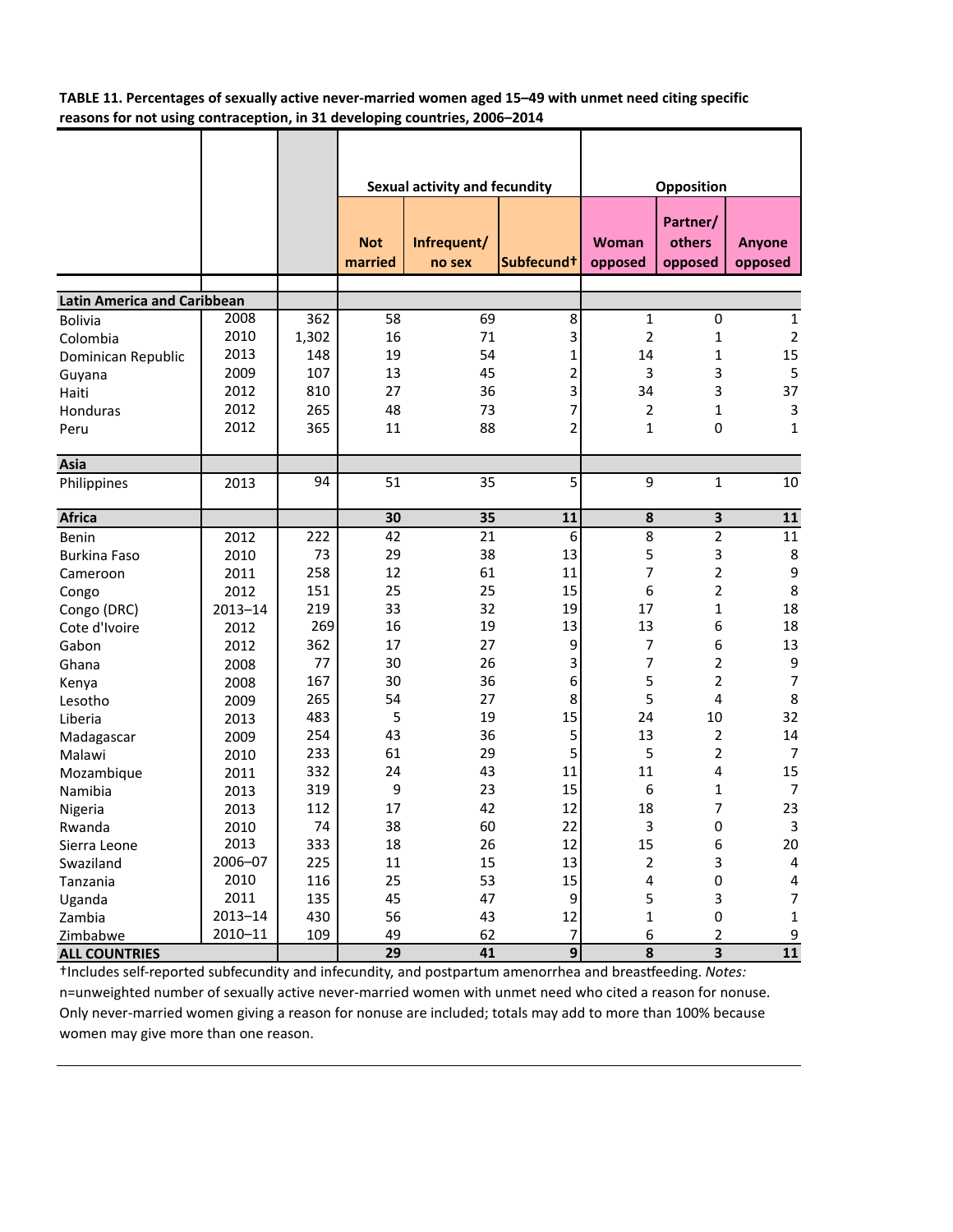**TABLE 11. Percentages of sexually active never-married women aged 15–49 with unmet need citing specific reasons for not using contraception, in 31 developing countries, 2006–2014**

|                                    |             |       |                                 | <b>Access</b>    |                                | <b>Method related</b>                      |
|------------------------------------|-------------|-------|---------------------------------|------------------|--------------------------------|--------------------------------------------|
|                                    |             |       | <b>Unaware</b><br>of<br>methods | Cost too<br>high | <b>No</b><br>source/<br>access | Side effects/health<br>risks/inconvenience |
| <b>Latin America and Caribbean</b> |             |       |                                 |                  |                                |                                            |
| <b>Bolivia</b>                     | 2008        | 362   | 4                               | 1                | 3                              | 5                                          |
| Colombia                           | 2010        | 1,302 | 0                               | $\mathbf{1}$     | $\mathbf{1}$                   | 8                                          |
| Dominican Republic                 | 2013        | 148   | 0                               | 0                | 1                              | 16                                         |
| Guyana                             | 2009        | 107   | 0                               | 0                | 0                              | 22                                         |
| Haiti                              | 2012        | 810   | 1                               | $\overline{2}$   | 3                              | 35                                         |
| Honduras                           | 2012        | 265   | 0                               | 0                | 1                              | 7                                          |
| Peru                               | 2012        | 365   | $\mathbf 0$                     | 0                | 0                              | $\overline{2}$                             |
|                                    |             |       |                                 |                  |                                |                                            |
| Asia                               |             |       |                                 |                  |                                |                                            |
| Philippines                        | 2013        | 94    | $\mathbf{1}$                    | $\mathbf{1}$     | 1                              | 26                                         |
| <b>Africa</b>                      |             |       | 4                               | 3                | 5                              | 19                                         |
| Benin                              | 2012        | 222   | 6                               | 3                | 2                              | 17                                         |
| <b>Burkina Faso</b>                | 2010        | 73    | $\overline{2}$                  | 6                | $\overline{2}$                 | 10                                         |
| Cameroon                           | 2011        | 258   | 6                               | $\overline{2}$   | 8                              | 15                                         |
| Congo                              | 2012        | 151   | 20                              | 13               | 11                             | 7                                          |
| Congo (DRC)                        | $2013 - 14$ | 219   | 11                              | 3                | 11                             | 18                                         |
| Cote d'Ivoire                      | 2012        | 269   | 5                               | 3                | 8                              | 30                                         |
| Gabon                              | 2012        | 362   | 6                               | 3                | 7                              | 16                                         |
| Ghana                              | 2008        | 77    | 4                               | $\mathbf{1}$     | 2                              | 42                                         |
| Kenya                              | 2008        | 167   | $\overline{2}$                  | $\overline{2}$   | 4                              | 25                                         |
| Lesotho                            | 2009        | 265   | 1                               | $\mathbf{1}$     | 4                              | 7                                          |
| Liberia                            | 2013        | 483   | 5                               | $\overline{2}$   | 9                              | 33                                         |
| Madagascar                         | 2009        | 254   | 6                               | $\mathbf{1}$     | 3                              | 23                                         |
| Malawi                             | 2010        | 233   | 1                               | $\mathbf{1}$     | 2                              | 11                                         |
| Mozambique                         | 2011        | 332   | 1                               | $\overline{2}$   | 8                              | 6                                          |
| Namibia                            | 2013        | 319   | $\overline{2}$                  | 12               | 4                              | 20                                         |
| Nigeria                            | 2013        | 112   | 10                              | 5                | 5                              | 8                                          |
| Rwanda                             | 2010        | 74    | 3                               | 0                | 0                              | 7                                          |
| Sierra Leone                       | 2013        | 333   | $\mathbf 1$                     | 5                | 8                              | 28                                         |
| Swaziland                          | 2006-07     | 225   | 3                               | 0                | 4                              | 39                                         |
| Tanzania                           | 2010        | 116   | $\mathbf 1$                     | 0                | 6                              | 29                                         |
| Uganda                             | 2011        | 135   | $\mathbf 0$                     | $\overline{2}$   | 5                              | 31                                         |
| Zambia                             | 2013-14     | 430   | $\mathbf 1$                     | 0                | 3                              | 13                                         |
| Zimbabwe                           | 2010-11     | 109   | 0                               | $\mathbf{1}$     | 1                              | 5                                          |
| <b>ALL COUNTRIES</b>               |             |       | $\overline{\mathbf{3}}$         | $\overline{2}$   | 4                              | 19                                         |

†Includes self‐reported subfecundity and infecundity, and postpartum amenorrhea and breastfeeding. *Notes:* n=unweighted number of sexually active never‐married women with unmet need who cited a reason for nonuse. Only never-married women giving a reason for nonuse are included; totals may add to more than 100% because women may give more than one reason.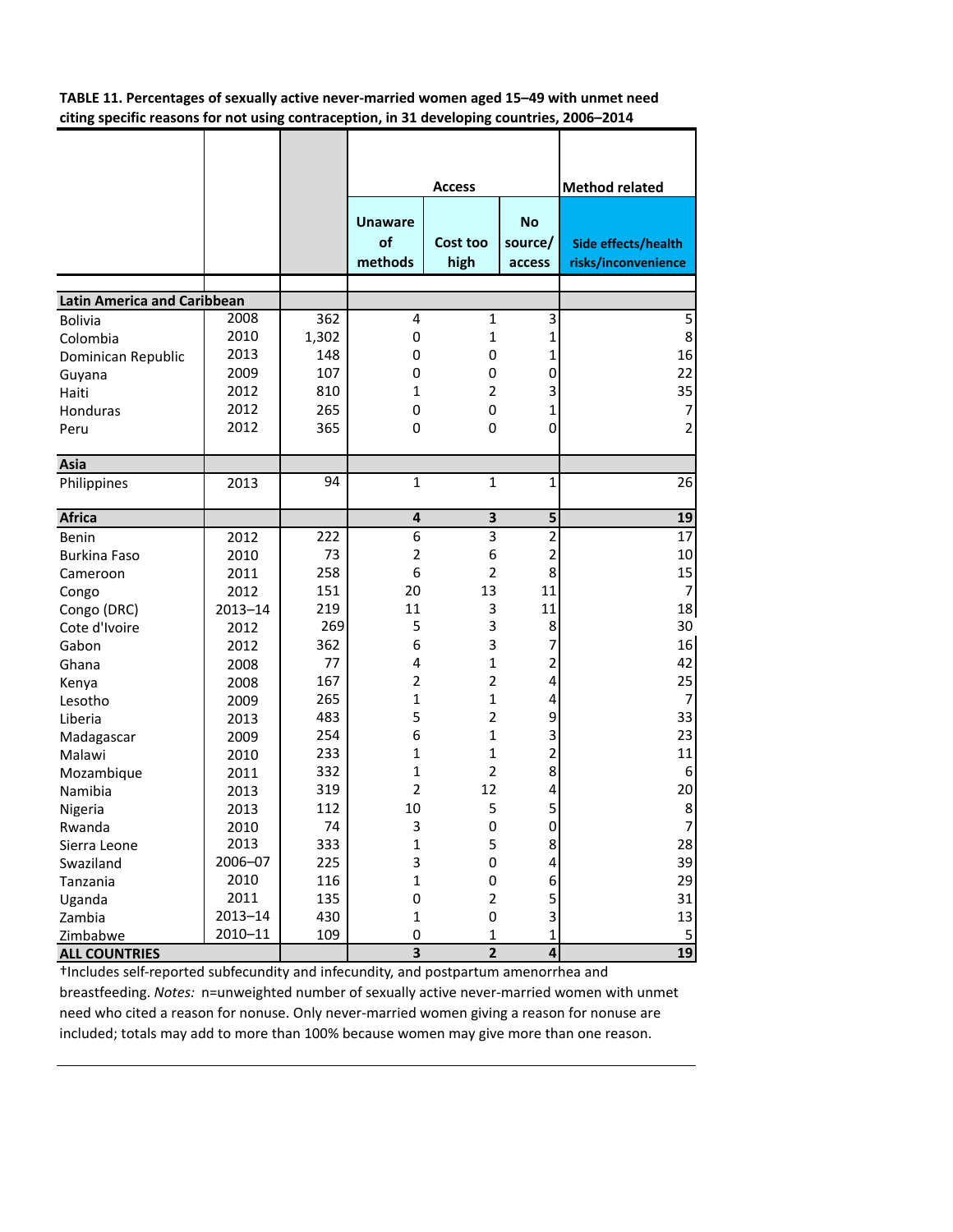TABLE 12. Sexually active never-married women aged 15-49 who cite infrequent or no sex as a reason for not **using contraception and their level of recent sexual activity, in 21 developing countries, 2008–2014**

|                                    | % citing          |              | % citing infrequent/no sex who<br>were sexually active in past |
|------------------------------------|-------------------|--------------|----------------------------------------------------------------|
| <b>Country and region</b>          | infrequent/no sex | $\mathsf{n}$ | month                                                          |
|                                    |                   |              |                                                                |
| <b>Latin America and Caribbean</b> |                   |              |                                                                |
| <b>Bolivia</b>                     | 69                | 252          | 20                                                             |
| Colombia                           | 71                | 947          | 20                                                             |
| Dominican Republic                 | 54                | 84           | 26                                                             |
| Haiti                              | 36                | 295          | 35                                                             |
| Honduras                           | 73                | 194          | 13                                                             |
| Peru                               | 88                | 319          | 14                                                             |
|                                    |                   |              |                                                                |
| <b>Africa</b>                      |                   |              |                                                                |
| Cameroon                           | 61                | 158          | 24                                                             |
| Congo (DRC)                        | 32                | 78           | 32                                                             |
| Cote d'Ivoire                      | 19                | 58           | 35                                                             |
| Gabon                              | 27                | 86           | 37                                                             |
| Kenya                              | 36                | 61           | 15                                                             |
| Lesotho                            | 27                | 70           | 25                                                             |
| Liberia                            | 19                | 98           | 39                                                             |
| Madagascar                         | 36                | 81           | 44                                                             |
| Malawi                             | 29                | 77           | 17                                                             |
| Mozambique                         | 43                | 152          | 39                                                             |
| Namibia                            | 23                | 77           | 11                                                             |
| Sierra Leone                       | 26                | 97           | 46                                                             |
| Tanzania                           | 53                | 59           | 22                                                             |
| Uganda                             | 47                | 66           | 13                                                             |
| Zambia                             | 43                | 191          | 28                                                             |
| <b>ALL COUNTRIES</b>               | 44                |              | 26                                                             |

*Notes:* n= unweighted number of sexually active never married women with unmet need citing infrequent/no sex as a reason for nonuse. Benin, Burkina Faso, Burundi, Congo, Ethiopia, Ghana, Guinea, Guyana, Mali, Nigeria, Philippines, Rwanda, Sao Tome & Principe, Senegal, Swaziland, and Zimbabwe not shown, n<50.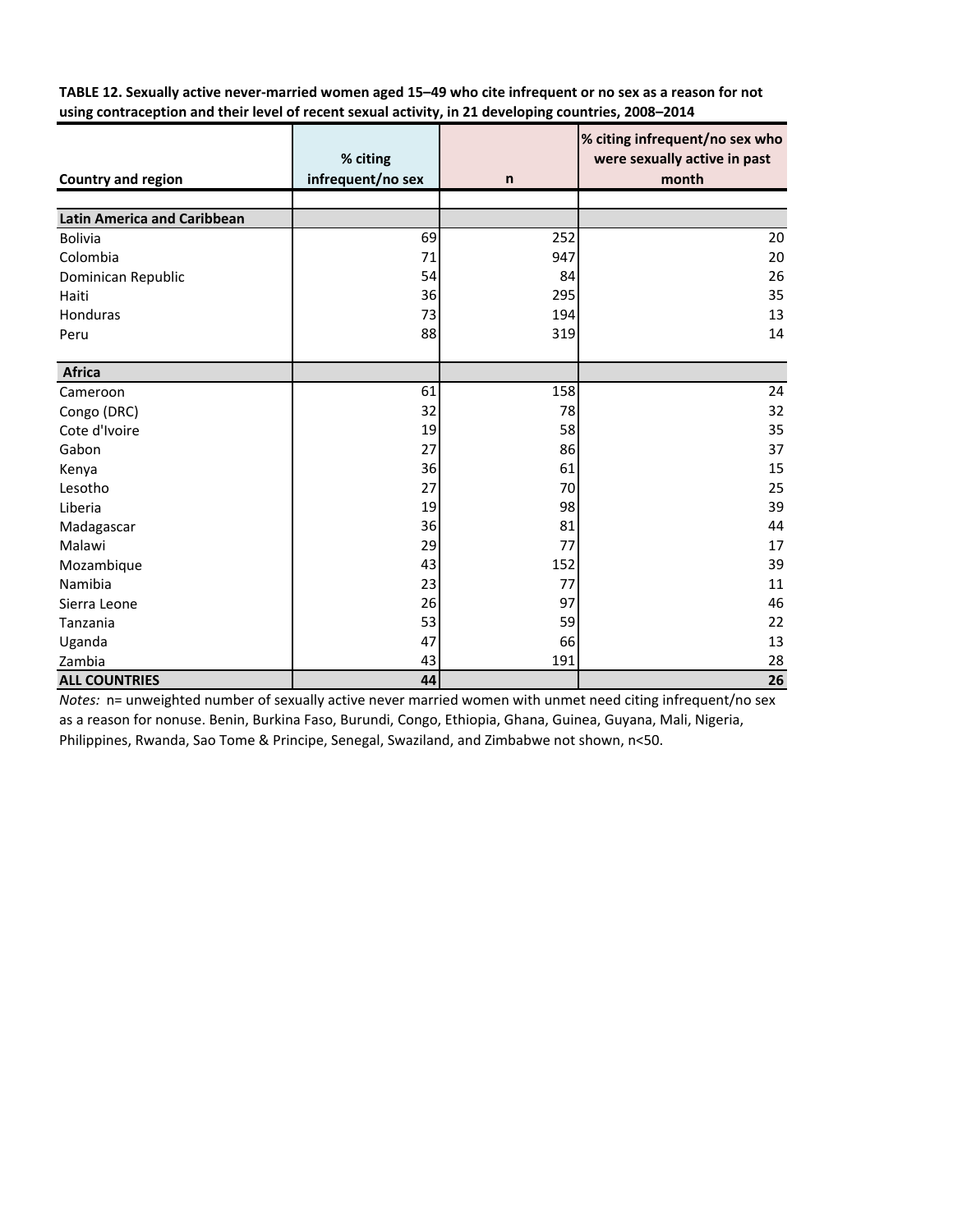**TABLE 13. Sexually active never-married women aged 15–49 with unmet need who cite not being married as a reason for not using contraception and their levels of recent sexual activity and contraceptive experience, in 15 developing countries, 2008–2014**

|                          |              |               |                             | % citing any<br>reason for nonuse |                     |  |
|--------------------------|--------------|---------------|-----------------------------|-----------------------------------|---------------------|--|
|                          |              |               | % citing "not married" who: |                                   | who:                |  |
|                          |              |               | were sexually               |                                   |                     |  |
|                          |              | % citing "not | active in past              | ever used any                     | ever used any       |  |
| Country and region       | $\mathsf{n}$ | married"      | month                       | method <sup>+</sup>               | method <sup>+</sup> |  |
|                          |              |               |                             |                                   |                     |  |
| <b>Latin America and</b> |              |               |                             |                                   |                     |  |
| Caribbean                |              |               |                             |                                   |                     |  |
| <b>Bolivia</b>           | 362          | 58            | 84                          | 49                                | 48                  |  |
| Colombia                 | 1,302        | 16            | 79                          | 93                                | 92                  |  |
| Haiti                    | 810          | 27            | 53                          | 8                                 | 12                  |  |
| Honduras                 | 265          | 48            | 88                          | 86                                | 83                  |  |
|                          |              |               |                             |                                   |                     |  |
| <b>Africa</b>            |              |               |                             |                                   |                     |  |
| Benin                    | 222          | 42            | 55                          | 25                                | 23                  |  |
| Congo (DRC)              | 219          | 33            | 67                          | 12                                | 18                  |  |
| Gabon                    | 362          | 17            | 37                          | 24                                | 25                  |  |
| Kenya                    | 167          | 30            | 71                          | 36                                | 46                  |  |
| Lesotho                  | 265          | 54            | 71                          | 73                                | 74                  |  |
| Madagascar               | 254          | 43            | 49                          | 14                                | 21                  |  |
| Malawi                   | 233          | 61            | 70                          | 41                                | 42                  |  |
| Mozambique               | 332          | 24            | 53                          | na                                | na                  |  |
| Sierra Leone             | 333          | 18            | 46                          | 13                                | 19                  |  |
| Uganda                   | 135          | 45            | 83                          | 20                                | 30                  |  |
| Zambia                   | 430          | 56            | 69                          | 9                                 | 13                  |  |
| <b>ALL COUNTRIES</b>     |              | 38            | 65                          | 36                                | 39                  |  |

†Includes modern methods (the pill, injectables, implants, IUDs, female and male sterilization and barrier methods such as condoms; emergency contraception is a modern method, but reported use is zero or negligible all countries included) and traditional methods (withdrawal, periodic abstinence or other traditional). *Notes:* n=unweighted number of sexually active never-married women with unmet need citing not being married as a reason for nonuse. na=data not available. Burkina Faso, Burundi, Cameroon, Comoros, Congo, Cote d'Ivoire, Dominican Republic, Ghana, Guinea, Guyana, Liberia, Mali, Namibia, Nigeria, Peru, Philippines, Rwanda, Sao Tome & Principe, Senegal, Swaziland, Tanzania and Zimbabwe not shown, n<50.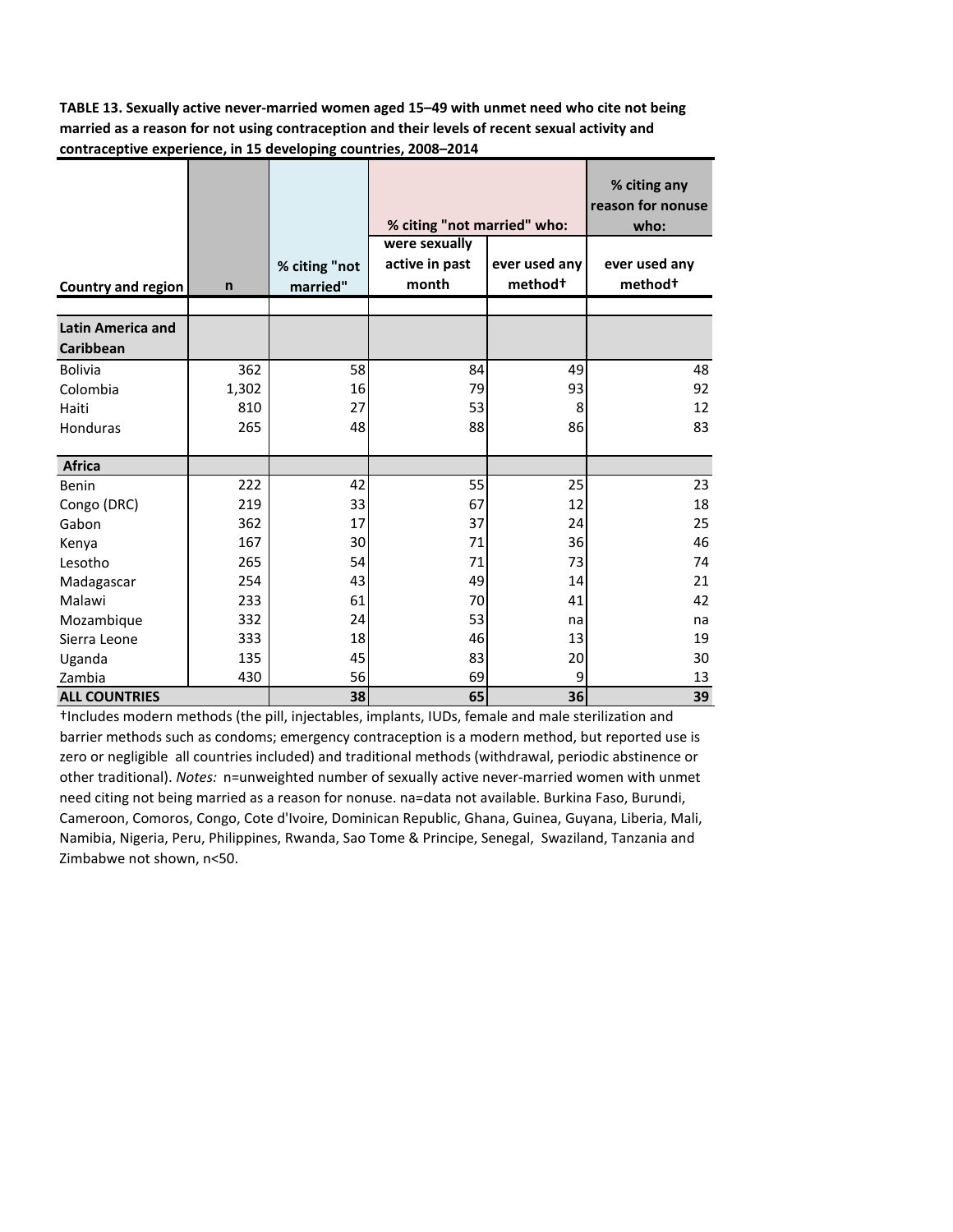### TABLE 14. Selected characteristics and levels of unmet need among all women aged 15-24 and 25-49, in 31 developing **countries, 2006–2014 (BOX 2)**

|                                    |             | All women   |           |           |           |         |                   |        |                   |        |        |  |
|------------------------------------|-------------|-------------|-----------|-----------|-----------|---------|-------------------|--------|-------------------|--------|--------|--|
|                                    |             | Age-group n |           |           |           |         | Women aged 15-24‡ |        | Women aged 25-49‡ |        |        |  |
|                                    |             |             |           |           |           |         | % ever            |        |                   | % ever |        |  |
|                                    |             |             |           |           |           |         | used              | % ever |                   | used   | % ever |  |
|                                    |             |             |           |           |           | %       | method            | had    | %                 | method | had    |  |
| Country and region                 | Year        | $15 - 24$   | $15 - 19$ | $20 - 24$ | $25 - 49$ | married | ş                 | child  | married           | ş      | child  |  |
|                                    |             |             |           |           |           |         |                   |        |                   |        |        |  |
| <b>Latin America and Caribbean</b> |             |             |           |           |           |         |                   |        |                   |        |        |  |
| <b>Bolivia</b>                     | 2008        | 6,335       | 3,505     | 2,830     | 10,604    | 73      | 78                | 67     | 94                | 85     | 95     |  |
| Colombia                           | 2010        | 17,106      | 9,354     | 7,752     | 32,456    | 47      | 97                | 49     | 81                | 98     | 91     |  |
| Dominican Republic                 | 2013        | 3,545       | 1,864     | 1,681     | 5,827     | 59      | 86                | 57     | 81                | 92     | 94     |  |
| Guyana                             | 2009        | 1,791       | 1,016     | 775       | 3,205     | 65      | 72                | 58     | 87                | 79     | 92     |  |
| Haiti                              | 2012        | 6,272       | 3,475     | 2,797     | 8,015     | 56      | 47                | 50     | 92                | 62     | 90     |  |
| Honduras                           | 2012        | 9,347       | 5,227     | 4,120     | 13,410    | 78      | 91                | 67     | 91                | 95     | 96     |  |
| Peru                               | 2012        | 8,078       | 4,489     | 3,589     | 15,810    | 64      | 97                | 58     | 89                | 98     | 93     |  |
|                                    |             |             |           |           |           |         |                   |        |                   |        |        |  |
| Asia                               |             |             |           |           |           |         |                   |        |                   |        |        |  |
| Philippines                        | 2013        | 6,070       | 3,261     | 2,809     | 10,085    | 87      | 62                | 72     | 98                | 76     | 94     |  |
| Africa                             |             |             |           |           |           | 66      | 49                | 65     | 89                | 54     | 95     |  |
| Benin                              | 2012        | 5,742       | 2,922     | 2,820     | 10,857    | 66      | 30                | 60     | 96                | 29     | 96     |  |
| <b>Burkina Faso</b>                | 2010        | 6,592       | 3,349     | 3,243     | 10,495    | 88      | 24                | 71     | 98                | 28     | 98     |  |
| Cameroon                           | 2011        | 6,708       | 3,590     | 3,118     | 8,718     | 70      | 51                | 62     | 90                | 49     | 94     |  |
| Congo                              | $2011 - 12$ | 3,963       | 2,163     | 1,800     | 6,856     | 52      | 74                | 61     | 83                | 72     | 95     |  |
| Congo (DRC)                        | $2013 - 14$ | 7,661       | 3,981     | 3,680     | 11,166    | 69      | 29                | 66     | 92                | 27     | 96     |  |
| Cote d'Ivoire                      | $2011 - 12$ | 3,984       | 1,997     | 1,987     | 6,076     | 56      | 39                | 56     | 88                | 42     | 94     |  |
| Gabon                              | 2012        | 3,407       | 1,834     | 1,573     | 5,015     | 42      | 63                | 52     | 80                | 57     | 92     |  |
| Ghana                              | 2008        | 1,906       | 1,037     | 869       | 3,010     | 59      | 64                | 52     | 92                | 61     | 93     |  |
| Kenya                              | 2008        | 3,511       | 1,767     | 1,744     | 4,933     | 77      | 64                | 72     | 90                | 77     | 97     |  |
| Lesotho                            | 2009        | 3,396       | 1,840     | 1,556     | 4,228     | 72      | 73                | 63     | 82                | 73     | 93     |  |
| Liberia                            | 2013        | 3,499       | 1,915     | 1,584     | 5,740     | 44      | 39                | 57     | 85                | 41     | 97     |  |
| Madagascar                         | 2008-09     | 6,935       | 4,034     | 2,901     | 10,440    | 81      | 51                | 65     | 93                | 63     | 95     |  |
| Malawi                             | 2010        | 9,432       | 5,040     | 4,392     | 13,588    | 87      | 69                | 80     | 95                | 83     | 98     |  |
| Mozambique                         | 2011        | 5,533       | 3,065     | 2,468     | 8,212     | 75      | $\mathbf 0$       | 66     | 89                | 0      | 95     |  |
| Namibia                            | 2013        | 3,577       | 1,857     | 1,720     | 5,599     | 28      | 84                | 49     | 64                | 86     | 92     |  |
| Nigeria                            | 2013        | 14,619      | 7,905     | 6,714     | 24,329    | 81      | 24                | 63     | 95                | 30     | 94     |  |
| Rwanda                             | 2010        | 5,655       | 2,963     | 2,692     | 8,016     | 84      | 52                | 75     | 95                | 67     | 97     |  |
| Sierra Leone                       | 2013        | 6,739       | 4,051     | 2,688     | 9,919     | 51      | 42                | 53     | 91                | 34     | 96     |  |
| Swaziland                          | 2006-07     | 2,292       | 1,265     | 1,027     | 2,695     | 41      | 86                | 70     | 77                | 91     | 96     |  |
| Tanzania                           | 2010        | 4,081       | 2,221     | 1,860     | 6,058     | 70      | $\mathbf 0$       | 70     | 89                | 0      | 97     |  |
| Uganda                             | 2011        | 3,692       | 2,026     | 1,666     | 4,982     | 80      | 48                | 73     | 93                | 62     | 98     |  |
| Zambia                             | $2013 - 14$ | 6,726       | 3,686     | 3,040     | 9,685     | 69      | 57                | 73     | 91                | 75     | 97     |  |
| Zimbabwe                           | 2011        | 3,795       | 1,980     | 1,815     | 5,376     | 88      | 72                | 77     | 92                | 87     | 96     |  |
| <b>ALL COUNTRIES</b>               |             |             |           |           |           | 66      | 57                | 63     | 89                | 62     | 95     |  |

‡Footnote. §Includes modern methods (the pill, injectables, implants, IUDs, female and male sterilizaƟon and barrier methods such as condoms; emergency contraception is a modern method, but reported use is zero or negligible all countries included) and traditional methods (withdrawal, periodic abstinence or other traditional). *Note:* n=unweighted number of all women and of all married and sexually active unmarried women in each age‐group.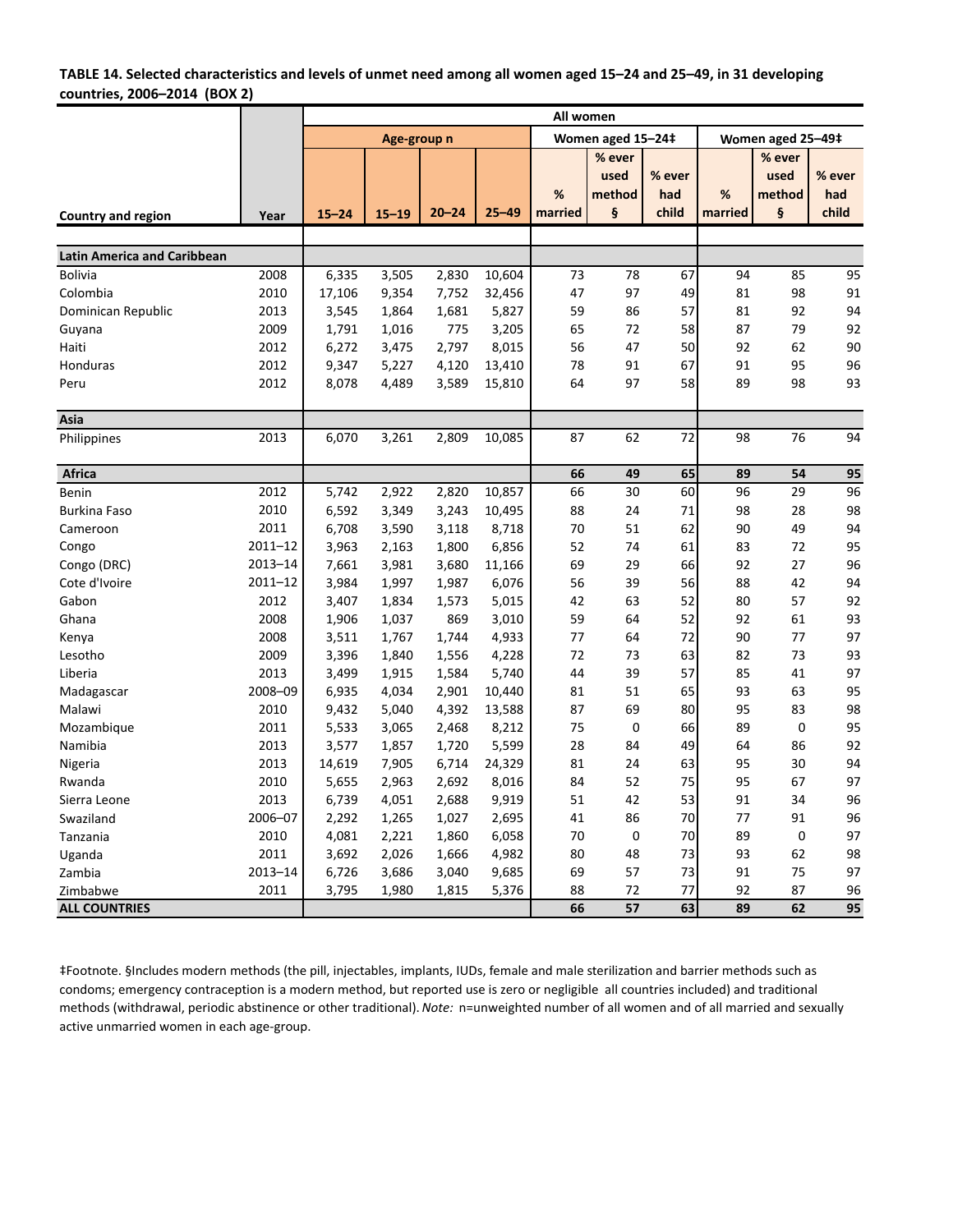### **TABLE 14. Selected characteristics and levels of unmet need among all women aged 15–24 and 25–49, in 31 developing countries, 2006–2014 (BOX 2)**

|                                    | Married and sexually activet unmarried women |           |             |           |                                 |           |           |           |  |  |
|------------------------------------|----------------------------------------------|-----------|-------------|-----------|---------------------------------|-----------|-----------|-----------|--|--|
|                                    |                                              |           | Age-group n |           | % with unmet need by age-group: |           |           |           |  |  |
|                                    |                                              |           |             |           |                                 |           |           |           |  |  |
|                                    |                                              |           |             |           |                                 |           |           |           |  |  |
|                                    |                                              |           |             |           |                                 |           |           |           |  |  |
| Country and region                 | $15 - 24$                                    | $15 - 19$ | $20 - 24$   | $25 - 49$ | $15 - 19$                       | $20 - 24$ | $15 - 24$ | $25 - 49$ |  |  |
|                                    |                                              |           |             |           |                                 |           |           |           |  |  |
| <b>Latin America and Caribbean</b> |                                              |           |             |           |                                 |           |           |           |  |  |
| <b>Bolivia</b>                     | 2,536                                        | 789       | 1,747       | 8,921     | 42                              | 29        | 33        | 18        |  |  |
| Colombia                           | 9,876                                        | 3,814     | 6,062       | 27,004    | 30                              | 17        | 22        | 8         |  |  |
| Dominican Republic                 | 2,023                                        | 751       | 1,272       | 4,792     | 33                              | 26        | 29        | 9         |  |  |
| Guyana                             | 877                                          | 318       | 559         | 2,733     | 38                              | 30        | 33        | 28        |  |  |
| Haiti                              | 2,953                                        | 1,015     | 1,938       | 6,682     | 63                              | 48        | 53        | 34        |  |  |
| Honduras                           | 4,287                                        | 1,643     | 2,644       | 10,575    | 26                              | 17        | 20        | 10        |  |  |
| Peru                               | 3,416                                        | 1,056     | 2,360       | 13,118    | 26                              | 17        | 20        | 9         |  |  |
|                                    |                                              |           |             |           |                                 |           |           |           |  |  |
| Asia                               |                                              |           |             |           |                                 |           |           |           |  |  |
| Philippines                        | 1,792                                        | 389       | 1,403       | 8,431     | 34                              | 25        | 27        | 17        |  |  |
|                                    |                                              |           |             |           |                                 |           |           |           |  |  |
| <b>Africa</b>                      |                                              |           |             |           | 38                              | 28        | 31        | 25        |  |  |
| <b>Benin</b>                       | 3,345                                        | 1,069     | 2,276       | 10,041    | 48                              | 38        | 41        | 32        |  |  |
| <b>Burkina Faso</b>                | 4,135                                        | 1,280     | 2,855       | 9,997     | 27                              | 24        | 25        | 25        |  |  |
| Cameroon                           | 4,066                                        | 1,514     | 2,552       | 7,773     | 30                              | 25        | 27        | 23        |  |  |
| Congo                              | 2,774                                        | 1,223     | 1,551       | 6,089     | 27                              | 20        | 23        | 16        |  |  |
| Congo (DRC)                        | 4,623                                        | 1,740     | 2,883       | 9,930     | 41                              | 32        | 35        | 28        |  |  |
| Cote d'Ivoire                      | 2,711                                        | 1,026     | 1,685       | 5,493     | 44                              | 37        | 39        | 27        |  |  |
| Gabon                              | 2,228                                        | 944       | 1,284       | 4,452     | 35                              | 29        | 31        | 26        |  |  |
| Ghana                              | 866                                          | 262       | 604         | 2,597     | 56                              | 47        | 49        | 34        |  |  |
| Kenya                              | 1,611                                        | 388       | 1,223       | 4,144     | 49                              | 32        | 36        | 25        |  |  |
| Lesotho                            | 1,672                                        | 534       | 1,138       | 3,511     | 41                              | 30        | 33        | 24        |  |  |
| Liberia                            | 2,500                                        | 1,129     | 1,371       | 5,230     | 58                              | 42        | 49        | 30        |  |  |
| Madagascar                         | 4,329                                        | 1,901     | 2,428       | 9,143     | 34                              | 20        | 26        | 19        |  |  |
| Malawi                             | 5,142                                        | 1,565     | 3,577       | 11,484    | 35                              | 27        | 30        | 27        |  |  |
| Mozambique                         | 3,935                                        | 1,743     | 2,192       | 7,145     | 35                              | 25        | 29        | 32        |  |  |
| Namibia                            | 1,615                                        | 521       | 1,094       | 4,307     | 31                              | 20        | 24        | 15        |  |  |
| Nigeria                            | 8,055                                        | 2,852     | 5,203       | 22,254    | 20                              | 18        | 19        | 17        |  |  |
| Rwanda                             | 1,278                                        | 170       | 1,108       | 6,105     | 36                              | 21        | 23        | 23        |  |  |
| Sierra Leone                       | 4,698                                        | 2,297     | 2,401       | 9,318     | 38                              | 25        | 31        | 24        |  |  |
| Swaziland                          | 1,056                                        | 334       | 722         | 2,146     | 40                              | 30        | 33        | 24        |  |  |
| Tanzania                           | 2,005                                        | 626       | 1,379       | 5,367     | 31                              | 26        | 28        | 27        |  |  |
| Uganda                             | 1,865                                        | 592       | 1,273       | 4,182     | 39                              | 35        | 37        | 34        |  |  |
| Zambia                             | 3,363                                        | 1,231     | 2,132       | 8,201     | 46                              | 27        | 34        | 22        |  |  |
| Zimbabwe                           | 1,856                                        | 529       | 1,327       | 4,384     | 26                              | 16        | 19        | 15        |  |  |
| <b>ALL COUNTRIES</b>               |                                              |           |             |           | 37                              | 28        | 31        | 23        |  |  |

†Had sexual intercourse in the three months preceding the survey. ‡Footnote. §Includes modern methods (the pill, injectables, implants, IUDs, female and male sterilization and barrier methods such as condoms; emergency contraception is a modern method, but reported use is zero or negligible all countries included) and traditional methods (withdrawal, periodic abstinence or other traditional). Note: n=unweighted number of all women and of all married and sexually active unmarried women in each age‐ group.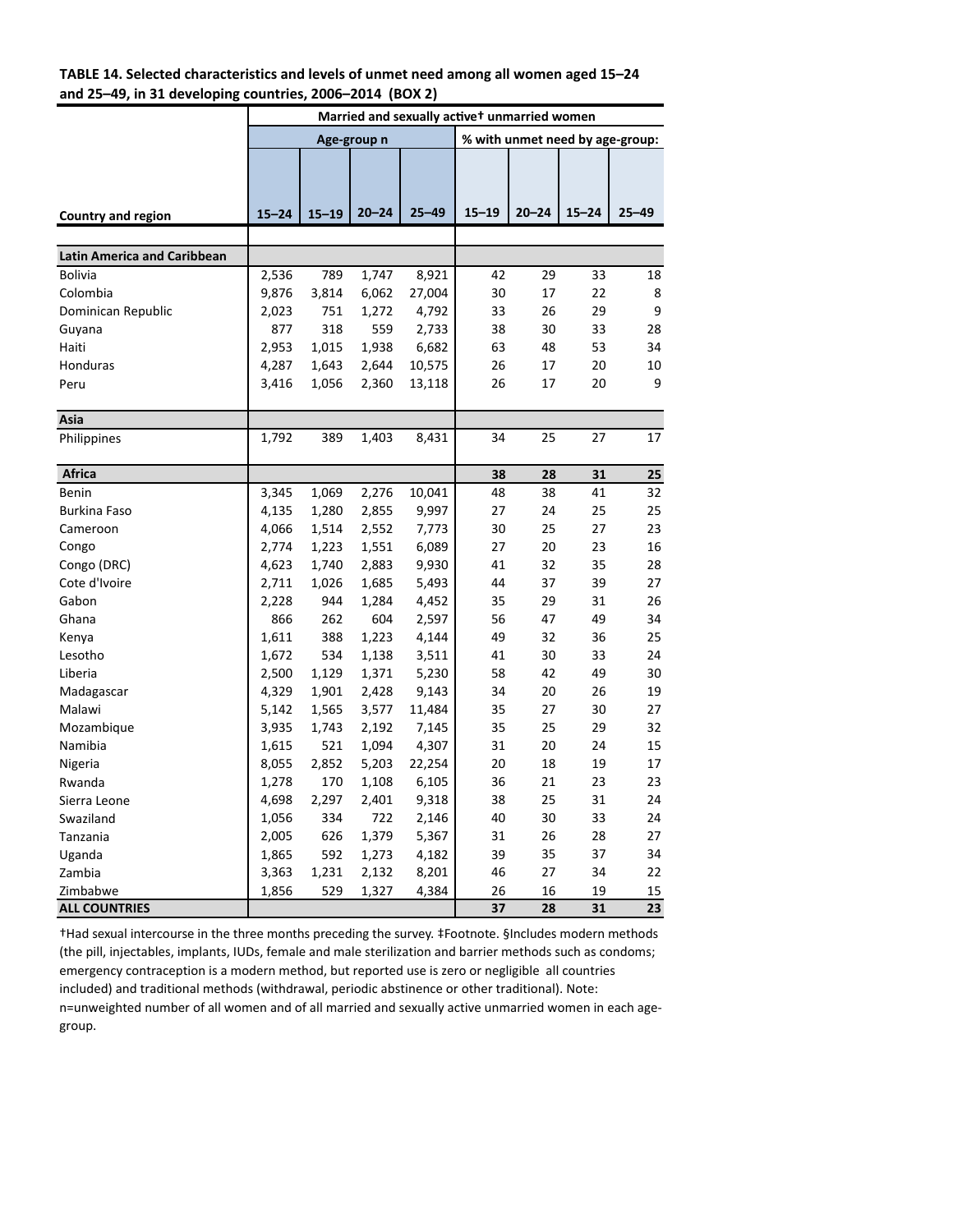TABLE 15. Percentages of married and sexually active unmarried women aged 15-24 and 25-49 with unmet need citing specific **reasons for not using contraception, in 31 developing countries, 2006–2014 (BOX 2)**

|                                    | ,<br><b>Sexual activity and fecundity</b> |           |                    |                         |                       |           |                                                         |           |                |                         |
|------------------------------------|-------------------------------------------|-----------|--------------------|-------------------------|-----------------------|-----------|---------------------------------------------------------|-----------|----------------|-------------------------|
|                                    |                                           |           | <b>Not married</b> |                         | Infrequent/<br>no sex |           | Postpartum<br>amenorrhea/<br>breastfeeding <sup>+</sup> |           | Subfecund‡     |                         |
|                                    | $15 - 24$                                 | $25 - 49$ | $15 - 24$          | $25 - 49$               | $15 - 24$             | $25 - 49$ | $15 - 24$                                               | $25 - 49$ | $15 - 24$      | $25 - 49$               |
| <b>Latin America and Caribbean</b> |                                           |           |                    |                         |                       |           |                                                         |           |                |                         |
| Bolivia                            | 597                                       | 1,195     | 22                 | 5 <sup>1</sup>          | 49                    | 44        | 21                                                      | 19        | $\mathbf 1$    | $\overline{3}$          |
| Colombia                           | 1,679                                     | 1,758     | 14                 | 9                       | 57                    | 43        | 5                                                       |           | $\overline{2}$ | 13                      |
| Dominican Republic                 | 374                                       | 290       | 9                  | 8                       | 42                    | 32        | 7                                                       | 2         | 5              | 6                       |
| Guyana                             | 229                                       | 662       | 5                  | 1                       | 25                    | 21        | 3                                                       | 2         | 1              | 3                       |
| Haiti                              | 1,248                                     | 1,948     | 16                 | 3                       | 30                    | 17        | 11                                                      | 16        | 0              | $\mathbf{1}$            |
| Honduras                           | 621                                       | 870       | 25                 | 10                      | 61                    | 56        | 10                                                      | 9         | 2              | $\overline{7}$          |
| Peru                               | 494                                       | 938       | 7                  | 5                       | 74                    | 60        | 9                                                       | 13        | 0              | 3                       |
| Asia                               |                                           |           |                    |                         |                       |           |                                                         |           |                |                         |
| Philippines                        | 328                                       | 1,205     | 13                 | $\mathbf{1}$            | 28                    | 40        | 14                                                      | 6         | 5              | 9                       |
| <b>Africa</b>                      |                                           |           | 10                 | 3                       | 23                    | 21        | 22                                                      | 19        | $\mathbf 1$    | 4                       |
| Benin                              | 515                                       | 1,809     | 14                 | $\overline{2}$          | 21                    | 15        | 20                                                      | 13        | $\overline{2}$ | $\overline{2}$          |
| <b>Burkina Faso</b>                | 780                                       | 2,123     | 2                  | 0                       | 22                    | 24        | 29                                                      | 24        | $\mathbf 0$    | $\mathbf 1$             |
| Cameroon                           | 693                                       | 1,317     | 4                  | $\overline{2}$          | 37                    | 30        | 22                                                      | 15        | 0              | $\overline{c}$          |
| Congo                              | 342                                       | 606       | 11                 | 9                       | 15                    | 18        | 28                                                      | 24        | $\mathbf{1}$   | 5                       |
| Congo (DRC)                        | 815                                       | 1,966     | 8                  | $\overline{\mathbf{c}}$ | 20                    | 21        | 44                                                      | 36        | $\mathbf 1$    | $\overline{\mathbf{r}}$ |
| Cote d'Ivoire                      | 526                                       | 1,049     | 6                  | 1                       | 17                    | 17        | 17                                                      | 20        | 0              | 3                       |
| Gabon                              | 422                                       | 740       | 11                 | 8                       | 24                    | 20        | 13                                                      | 11        | 0              | $\mathbf 1$             |
| Ghana                              | 212                                       | 667       | 9                  | 1                       | 23                    | 22        | 14                                                      | 12        | 1              | 3                       |
| Kenya                              | 373                                       | 770       | 8                  | 4                       | 20                    | 21        | 9                                                       | 10        | 0              | $\overline{2}$          |
| Lesotho                            | 408                                       | 760       | 23                 | 6                       | 29                    | 26        | 17                                                      | 9         | 4              | 9                       |
| Liberia                            | 800                                       | 1,282     | 3                  | $\overline{2}$          | 18                    | 16        | 23                                                      | 26        | 1              | $\overline{2}$          |
| Madagascar                         | 712                                       | 1,342     | 20                 | 6                       | 22                    | 15        | 11                                                      | 9         | 0              | 4                       |
| Malawi                             | 886                                       | 1,996     | 13                 | 3                       | 25                    | 22        | 27                                                      | 20        | 1              | $\overline{\mathbf{c}}$ |
| Mozambique                         | 728                                       | 1,764     | 8                  | 4                       | 26                    | 26        | 39                                                      | 21        | $\mathbf 1$    | 4                       |
| Namibia                            | 255                                       | 485       | 8                  | 3                       | 21                    | 14        | 12                                                      | 11        | 0              |                         |
| Nigeria                            | 798                                       | 2,514     | 3                  | 0                       | 16                    | 20        | 34                                                      | 22        | 0              | $\frac{5}{2}$           |
| Rwanda                             | 170                                       | 1,040     | 9                  | 0                       | 19                    | 22        | 33                                                      | 35        | 0              | $\mathbf{1}$            |
| Sierra Leone                       | 692                                       | 1,575     | 8                  | 1                       | 30                    | 23        | 33                                                      | 36        | 1              | 6                       |
| Swaziland                          | 226                                       | 404       | 7                  | 3                       | 9                     | 14        | 11                                                      | 6         | 0              | 3                       |
| Tanzania                           | 354                                       | 1,253     | 8                  | 1                       | 27                    | 21        | 17                                                      | 11        | 0              | 0                       |
| Uganda                             | 483                                       | 1,056     | 11                 | 1                       | 20                    | 18        | 25                                                      | 25        | 1              | 4                       |
| Zambia                             | 612                                       | 1,247     | 28                 | 5                       | 27                    | 21        | 24                                                      | 22        | 1              | 9                       |
| Zimbabwe                           | 223                                       | 472       | 12                 | 6                       | 50                    | 40        | $10\,$                                                  | 11        | 1              | 5                       |
| <b>ALL COUNTRIES</b>               |                                           |           | 11                 | $\overline{a}$          | 29                    | 25        | 19                                                      | 16        | $\mathbf{1}$   | $\overline{\mathbf{a}}$ |

†Has not resumed menstruation after a birth in past two years and/or is breastfeeding. ‡Includes self-reported subfecundity and infecundity.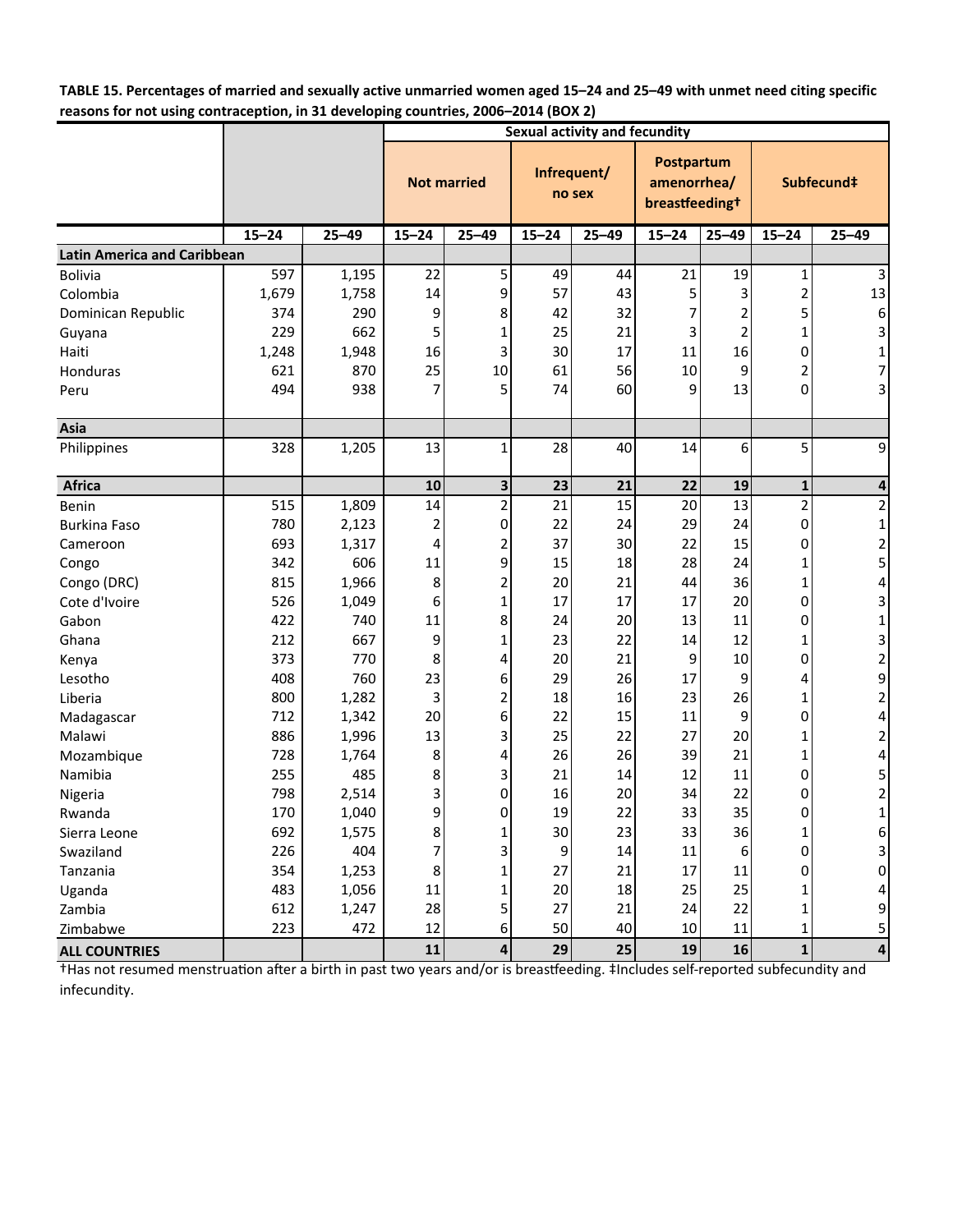TABLE 15. Percentages of married and sexually active unmarried women aged 15-24 and 25-49 with unmet need citing specific **reasons for not using contraception, in 31 developing countries, 2006–2014 (BOX 2 continued)**

|                                    |           |           |                         |                         | <b>Method related</b>   |                          |                         |                |                     |                     |
|------------------------------------|-----------|-----------|-------------------------|-------------------------|-------------------------|--------------------------|-------------------------|----------------|---------------------|---------------------|
|                                    |           |           |                         |                         |                         |                          |                         |                |                     |                     |
|                                    |           |           |                         |                         |                         |                          |                         |                |                     |                     |
|                                    |           |           |                         |                         |                         |                          |                         |                |                     |                     |
|                                    |           |           |                         | <b>Unaware of</b>       |                         |                          | <b>No</b>               |                |                     | Side effects/health |
|                                    |           |           |                         | methods                 |                         | Cost too high            | source/access           |                | risks/inconvenience |                     |
|                                    | $15 - 24$ | $25 - 49$ | $15 - 24$               | $25 - 49$               | $15 - 24$               | $25 - 49$                | $15 - 24$               | $25 - 49$      | $15 - 24$           | $25 - 49$           |
| <b>Latin America and Caribbean</b> |           |           |                         |                         |                         |                          |                         |                |                     |                     |
| <b>Bolivia</b>                     | 597       | 1,195     | 8                       | 7                       | 1                       | 2                        | 6                       | 7              | 14                  | 25                  |
| Colombia                           | 1,679     | 1,758     | 0                       | 0                       | 2                       | $\overline{2}$           | 2                       | 1              | 12                  | 18                  |
| Dominican Republic                 | 374       | 290       | 0                       | 0                       | 0                       | 0                        | 3                       | 5              | 20                  | 29                  |
| Guyana                             | 229       | 662       | 5                       | 0                       | 3                       | 4                        | 5                       |                | 25                  | 38                  |
| Haiti                              | 1,248     | 1,948     | $\mathbf 1$             | 0                       | 2                       | 1                        | 3                       | 2              | 36                  | 54                  |
| Honduras                           | 621       | 870       | 0                       | 0                       | 0                       | 1                        | $\overline{c}$          | 2              | 12                  | 19                  |
| Peru                               | 494       | 938       | 0                       | 0                       | 0                       | 1                        | $\mathbf{1}$            | 1              | 9                   | 15                  |
| Asia                               |           |           |                         |                         |                         |                          |                         |                |                     |                     |
| Philippines                        | 328       | 1,205     | 3                       | 1                       | 7                       | 8                        | $\mathbf{1}$            | 1              | 33                  | 37                  |
| <b>Africa</b>                      |           |           | 5                       | 3                       | 4                       | 5 <sub>l</sub>           | $\overline{\mathbf{z}}$ | 6              | 21                  | 28                  |
| Benin                              | 515       | 1,809     | 8                       | 8                       | 4                       | 11                       | 5                       | 6              | 17                  | 23                  |
| <b>Burkina Faso</b>                | 780       | 2,123     | 3                       | 3                       | 10                      | 11                       | 7                       | 6              | 11                  | 17                  |
| Cameroon                           | 693       | 1,317     | 10                      | 10                      | 6                       | 10                       | 13                      | 11             | 18                  | 26                  |
| Congo                              | 342       | 606       | 15                      | 7                       | 14                      | 12                       | 8                       | 9              | 11                  | 22                  |
| Congo (DRC)                        | 815       | 1,966     | 7                       | 4                       | 3                       | 5                        | 15                      | 16             | 17                  | 21                  |
| Cote d'Ivoire                      | 526       | 1,049     | 13                      | $10\,$                  | 4                       | 2                        | 14                      | 15             | 24                  | 28                  |
| Gabon                              | 422       | 740       | 7                       | 5                       | 5                       | 4                        | 9                       | 6              | 17                  | 21                  |
| Ghana                              | 212       | 667       | 7                       | 3                       | 2                       | 4                        | 4                       | 3              | 36                  | 40                  |
| Kenya                              | 373       | 770       | 4                       | $\overline{\mathbf{c}}$ | 3                       | 3                        | 5                       | 6              | 32                  | 46                  |
| Lesotho                            | 408       | 760       | $\mathbf 1$             | $\mathbf 0$             | 4                       |                          | 6                       | 6              | 10                  | 24                  |
| Liberia                            | 800       | 1,282     | 6                       | 2                       | 3                       | 1                        | 9                       | 6              | 28                  | 34                  |
| Madagascar                         | 712       | 1,342     | 8                       | 7                       | 2                       | $\overline{\phantom{a}}$ | 7                       |                | 28                  | 41                  |
| Malawi                             | 886       | 1,996     | 1                       | 0                       | 1                       | 1                        | 4                       | 2              | 17                  | 25                  |
| Mozambique                         | 728       | 1,764     | $\mathbf 1$             | 0                       | 3                       | 6                        | 6                       | 7              | 7                   | 9                   |
| Namibia                            | 255       | 485       | 4                       | $\overline{\mathbf{c}}$ | 3                       | 12                       | 8                       | C.             | 23                  | 29                  |
| Nigeria                            | 798       | 2,514     | 12                      | $\overline{7}$          | 1                       | $\overline{3}$           | 9                       | 8              | 13                  | 25                  |
| Rwanda                             | 170       | 1,040     | $\mathbf 1$             | $\pmb{0}$               | 0                       | 0                        | $\mathbf{1}$            | 0              | 20                  | 25                  |
| Sierra Leone                       | 692       | 1,575     | 2                       | 2                       | 5                       | 5                        | 5                       |                | 18                  | 16                  |
| Swaziland                          | 226       | 404       | 2                       | 1                       |                         |                          | 5                       |                | 44                  | 48                  |
| Tanzania                           | 354       | 1,253     | $\mathbf 1$             | 0                       | 2                       |                          | 3                       |                | 32                  | 47                  |
| Uganda                             | 483       | 1,056     | 0                       | 1                       | 2                       | 2                        | 8                       | 4              | 33                  | 37                  |
| Zambia                             | 612       | 1,247     | 1                       | $\mathbf 1$             | 1                       | $\mathbf 0$              | 5                       | 5              | 19                  | 33                  |
| Zimbabwe                           | 223       | 472       | 0                       | $\pmb{0}$               | 3                       | 4                        | 4                       | 3              | 7                   | 15                  |
| <b>ALL COUNTRIES</b>               |           |           | $\overline{\mathbf{A}}$ | $\overline{\mathbf{3}}$ | $\overline{\mathbf{3}}$ | 4                        | $6 \overline{6}$        | 5 <sup>1</sup> | 21                  | 29                  |

*Note:* n=unweighted number of all married and sexually active unmarried women in each age‐group.